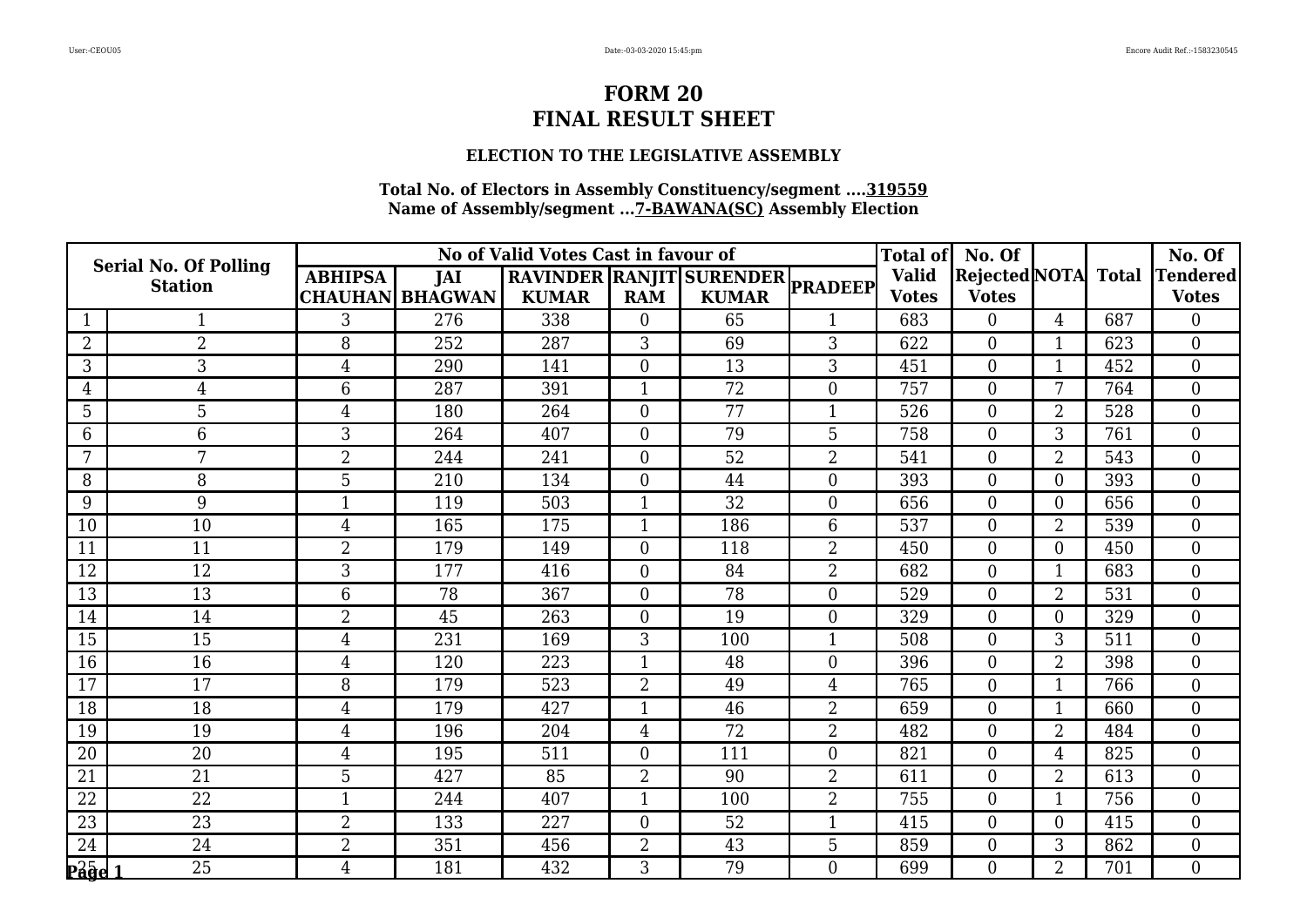### **ELECTION TO THE LEGISLATIVE ASSEMBLY**

|                | <b>Serial No. Of Polling</b> |                |                        | No of Valid Votes Cast in favour of |                |                                  |                  | <b>Total of</b> | No. Of               |                |              | No. Of           |
|----------------|------------------------------|----------------|------------------------|-------------------------------------|----------------|----------------------------------|------------------|-----------------|----------------------|----------------|--------------|------------------|
|                | <b>Station</b>               | <b>ABHIPSA</b> | <b>JAI</b>             |                                     |                | RAVINDER RANJIT SURENDER PRADEEP |                  | <b>Valid</b>    | <b>Rejected NOTA</b> |                | <b>Total</b> | <b>Tendered</b>  |
|                |                              |                | <b>CHAUHAN BHAGWAN</b> | <b>KUMAR</b>                        | <b>RAM</b>     | <b>KUMAR</b>                     |                  | <b>Votes</b>    | <b>Votes</b>         |                |              | <b>Votes</b>     |
| 26             | 26                           |                | 392                    | 93                                  |                | 140                              | $\overline{4}$   | 637             | $\Omega$             |                | 638          | $\Omega$         |
| 27             | 27                           | $\mathbf{1}$   | 97                     | 242                                 | $\overline{2}$ | 24                               | $\mathbf{1}$     | 367             | $\overline{0}$       |                | 368          | $\overline{0}$   |
| 28             | 28                           | $\mathbf{1}$   | 153                    | 504                                 | $\mathbf{1}$   | 46                               | 3                | 708             | $\overline{0}$       | 5              | 713          | $\mathbf{0}$     |
| 29             | 29                           | 9              | 247                    | 264                                 | $\mathbf{1}$   | 154                              | 7                | 682             | $\Omega$             |                | 683          | $\theta$         |
| 30             | 30                           | 3              | 79                     | 461                                 | $\overline{2}$ | 26                               | $\mathbf{1}$     | 572             | $\overline{0}$       | 0              | 572          | $\boldsymbol{0}$ |
| 31             | 31                           | 9              | 232                    | 390                                 | $\mathbf{1}$   | 157                              | 6                | 795             | $\overline{0}$       | 4              | 799          | $\overline{0}$   |
| 32             | 32                           | $\overline{2}$ | 125                    | 228                                 | $\mathbf{1}$   | 43                               | $\overline{0}$   | 399             | $\overline{0}$       | $\overline{0}$ | 399          | $\mathbf{0}$     |
| 33             | 33                           | 5              | 260                    | 221                                 | $\overline{4}$ | 124                              | 6                | 620             | $\overline{0}$       | 6              | 626          | $\overline{0}$   |
| 34             | 34                           | 5              | 202                    | 342                                 | $\overline{0}$ | 46                               | $\mathbf{1}$     | 596             | $\overline{0}$       | 1              | 597          | $\overline{0}$   |
| 35             | 35                           | 3              | 197                    | 556                                 | $\overline{0}$ | 67                               | $\overline{4}$   | 827             | $\overline{0}$       | 9              | 836          | $\overline{0}$   |
| 36             | 36                           | $\overline{2}$ | 83                     | 327                                 | $\overline{2}$ | 34                               | $\mathbf{1}$     | 449             | $\overline{0}$       | $\overline{4}$ | 453          | $\mathbf{0}$     |
| 37             | 37                           | 5              | 107                    | 484                                 | $\overline{2}$ | 34                               | $\overline{0}$   | 632             | $\overline{0}$       | 3              | 635          | $\theta$         |
| 38             | 38                           | 7              | 185                    | 509                                 | $\overline{0}$ | 86                               | $\overline{2}$   | 789             | $\Omega$             | 4              | 793          | $\overline{0}$   |
| 39             | 39                           | 7              | 516                    | 276                                 | 11             | 77                               | 6                | 893             | $\overline{0}$       | $\mathbf 1$    | 894          | $\theta$         |
| 40             | 40                           | $\overline{4}$ | 235                    | 307                                 | $\overline{4}$ | 95                               | 5                | 650             | $\overline{0}$       | 6              | 656          | $\overline{0}$   |
| 41             | 41                           | 8              | 162                    | 305                                 | $\mathbf{1}$   | 77                               | $\mathbf{1}$     | 554             | $\overline{0}$       | 2              | 556          | $\overline{0}$   |
| 42             | 42                           | $\overline{4}$ | 102                    | 301                                 | $\mathbf{1}$   | 26                               | $\overline{0}$   | 434             | $\overline{0}$       | $\overline{2}$ | 436          | $\theta$         |
| 43             | 43                           | 4              | 118                    | 338                                 | $\mathbf 1$    | 49                               | 1                | 511             | $\overline{0}$       | 3              | 514          | $\overline{0}$   |
| 44             | 44                           | $\overline{2}$ | 92                     | 207                                 | $\overline{2}$ | 55                               | $\boldsymbol{0}$ | 358             | $\overline{0}$       | $\mathbf 1$    | 359          | $\boldsymbol{0}$ |
| 45             | 45                           | $\overline{0}$ | 99                     | 426                                 | $\overline{2}$ | 84                               | $\overline{0}$   | 611             | $\Omega$             | 0              | 611          | $\theta$         |
| 46             | 46                           | $\overline{2}$ | 84                     | 334                                 | $\mathbf 1$    | 39                               | $\overline{0}$   | 460             | $\Omega$             | 3              | 463          | $\overline{0}$   |
| 47             | 47                           | 6              | 158                    | 262                                 | $\mathbf{0}$   | 202                              | $\overline{2}$   | 630             | $\overline{0}$       | 5              | 635          | $\overline{0}$   |
| 48             | 48                           | $\mathbf{1}$   | 105                    | 178                                 | $\overline{0}$ | 106                              | $\mathbf{1}$     | 391             | $\overline{0}$       | 3              | 394          | $\mathbf{0}$     |
| 49             | 49                           | 6              | 220                    | 376                                 | 4              | 152                              | $\mathbf{1}$     | 759             | $\overline{0}$       | 5              | 764          | $\overline{0}$   |
| <u> Pāĝe 2</u> | 50                           | $\overline{2}$ | 72                     | 261                                 |                | 46                               | $\theta$         | 382             | $\overline{0}$       | $\overline{2}$ | 384          | $\overline{0}$   |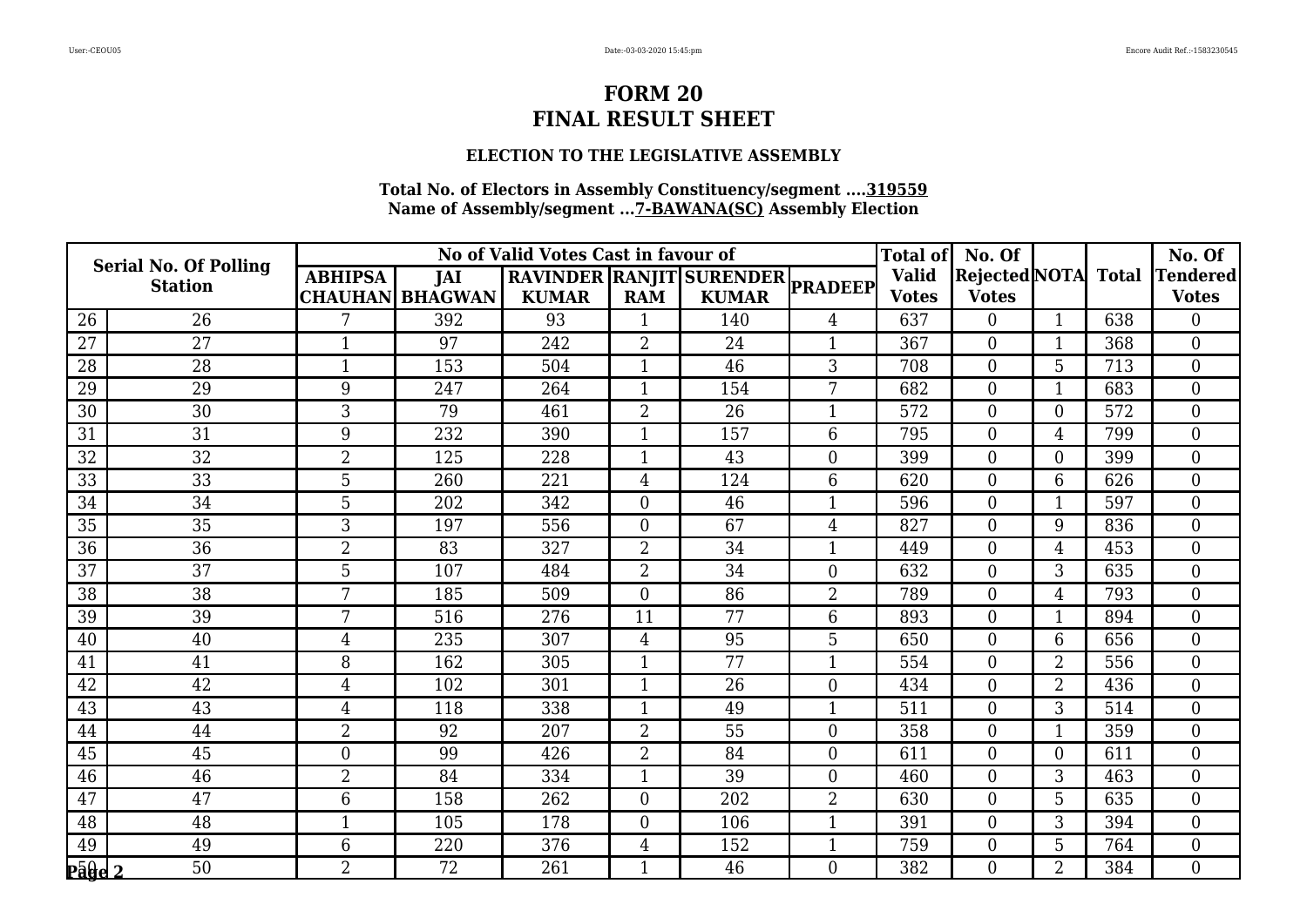### **ELECTION TO THE LEGISLATIVE ASSEMBLY**

|                   | <b>Serial No. Of Polling</b> |                  |                        | No of Valid Votes Cast in favour of |                |                                  |                  | <b>Total of</b> | No. Of         |                |     | No. Of                       |
|-------------------|------------------------------|------------------|------------------------|-------------------------------------|----------------|----------------------------------|------------------|-----------------|----------------|----------------|-----|------------------------------|
|                   | <b>Station</b>               | <b>ABHIPSA</b>   | <b>JAI</b>             |                                     |                | RAVINDER RANJIT SURENDER PRADEEP |                  | <b>Valid</b>    |                |                |     | Rejected NOTA Total Tendered |
|                   |                              |                  | <b>CHAUHAN BHAGWAN</b> | <b>KUMAR</b>                        | <b>RAM</b>     | <b>KUMAR</b>                     |                  | <b>Votes</b>    | <b>Votes</b>   |                |     | <b>Votes</b>                 |
| 51                | 51                           | 9                | 143                    | 260                                 | 5              | 238                              | 5                | 660             | $\overline{0}$ | 5              | 665 | $\Omega$                     |
| 52                | 52                           | $\overline{4}$   | 113                    | 509                                 | 1              | 101                              | 3                | 731             | $\overline{0}$ | 4              | 735 | $\overline{0}$               |
| 53                | 53                           | 3                | 136                    | 242                                 | $\overline{4}$ | 174                              | $\overline{0}$   | 559             | $\overline{0}$ | 4              | 563 | $\overline{0}$               |
| 54                | 54                           |                  | 198                    | 276                                 | $\mathbf 1$    | 144                              | $\boldsymbol{0}$ | 620             | $\overline{0}$ | 4              | 624 | $\mathbf{0}$                 |
| 55                | 55                           | $\overline{4}$   | 63                     | 191                                 | $\mathbf{0}$   | 83                               | $\mathbf{1}$     | 342             | $\overline{0}$ | 4              | 346 | $\mathbf{0}$                 |
| 56                | 56                           | $\theta$         | 77                     | 159                                 | $\Omega$       | 24                               | $\Omega$         | 260             | $\overline{0}$ | 3              | 263 | $\theta$                     |
| 57                | 57                           | 4                | 149                    | 340                                 | $\overline{0}$ | 62                               | 1                | 556             | $\Omega$       | $\overline{2}$ | 558 | $\theta$                     |
| 58                | 58                           | $\boldsymbol{0}$ | 63                     | 173                                 | $\mathbf{0}$   | 25                               | 2                | 263             | $\overline{0}$ |                | 264 | $\overline{0}$               |
| 59                | 59                           | 3                | 129                    | 353                                 | $\mathbf{1}$   | 58                               | $\overline{0}$   | 544             | $\overline{0}$ | 2              | 546 | $\overline{0}$               |
| 60                | 60                           | 5                | 133                    | 174                                 | $\overline{0}$ | 74                               | $\overline{0}$   | 386             | $\Omega$       | 5              | 391 | $\theta$                     |
| 61                | 61                           | $\mathbf{1}$     | 176                    | 393                                 | $\mathbf{0}$   | 56                               | $\overline{0}$   | 626             | $\Omega$       | 4              | 630 | $\overline{0}$               |
| 62                | 62                           | 3                | 176                    | 322                                 | $\overline{0}$ | 69                               | $\overline{2}$   | 572             | $\overline{0}$ | 2              | 574 | $\overline{0}$               |
| 63                | 63                           | 3                | 166                    | 234                                 | 3              | 92                               | $\overline{0}$   | 498             | $\overline{0}$ | $\mathbf{1}$   | 499 | $\mathbf{0}$                 |
| 64                | 64                           | 3                | 140                    | 178                                 | $\overline{2}$ | 84                               | $\mathbf{1}$     | 408             | $\overline{0}$ | $\overline{0}$ | 408 | $\theta$                     |
| 65                | 65                           | $\overline{2}$   | 154                    | 305                                 | $\overline{2}$ | 56                               | $\mathbf 1$      | 520             | $\overline{0}$ | 3              | 523 | $\theta$                     |
| 66                | 66                           | $\overline{4}$   | 168                    | 298                                 | 3              | 86                               | $\mathbf{1}$     | 560             | $\overline{0}$ |                | 561 | $\overline{0}$               |
| 67                | 67                           | $\overline{2}$   | 174                    | 348                                 | $\overline{2}$ | 57                               | $\mathbf{1}$     | 584             | $\overline{0}$ | $\overline{2}$ | 586 | $\theta$                     |
| 68                | 68                           | $\mathbf 1$      | 133                    | 240                                 | $\mathbf{1}$   | 40                               | $\mathbf{1}$     | 416             | $\overline{0}$ | $\mathbf 1$    | 417 | $\overline{0}$               |
| 69                | 69                           | 3                | 159                    | 397                                 | $\overline{0}$ | 54                               | $\mathbf{1}$     | 614             | $\overline{0}$ | 2              | 616 | $\overline{0}$               |
| 70                | 70                           | 6                | 337                    | 185                                 | 8              | 63                               | 7                | 606             | $\Omega$       | 6              | 612 | $\theta$                     |
| 71                | 71                           |                  | 102                    | 118                                 | $\overline{0}$ | 18                               | $\overline{0}$   | 239             | $\overline{0}$ | 4              | 243 | $\overline{0}$               |
| 72                | 72                           | 9                | 608                    | 162                                 | $\mathbf{1}$   | 59                               | 10               | 849             | $\overline{0}$ | 7              | 856 | $\boldsymbol{0}$             |
| 73                | 73                           | 3                | 448                    | 162                                 | 3              | 49                               | 6                | 671             | $\overline{0}$ | 3              | 674 | $\theta$                     |
| 74                | 74                           | 4                | 483                    | 141                                 | 3              | 60                               | 11               | 702             | $\Omega$       | 3              | 705 | $\overline{0}$               |
| $P\vec{a}$ ge $3$ | $\overline{75}$              | $\overline{4}$   | 309                    | 122                                 | 3              | 35                               | 3                | 476             | $\overline{0}$ |                | 477 | $\overline{0}$               |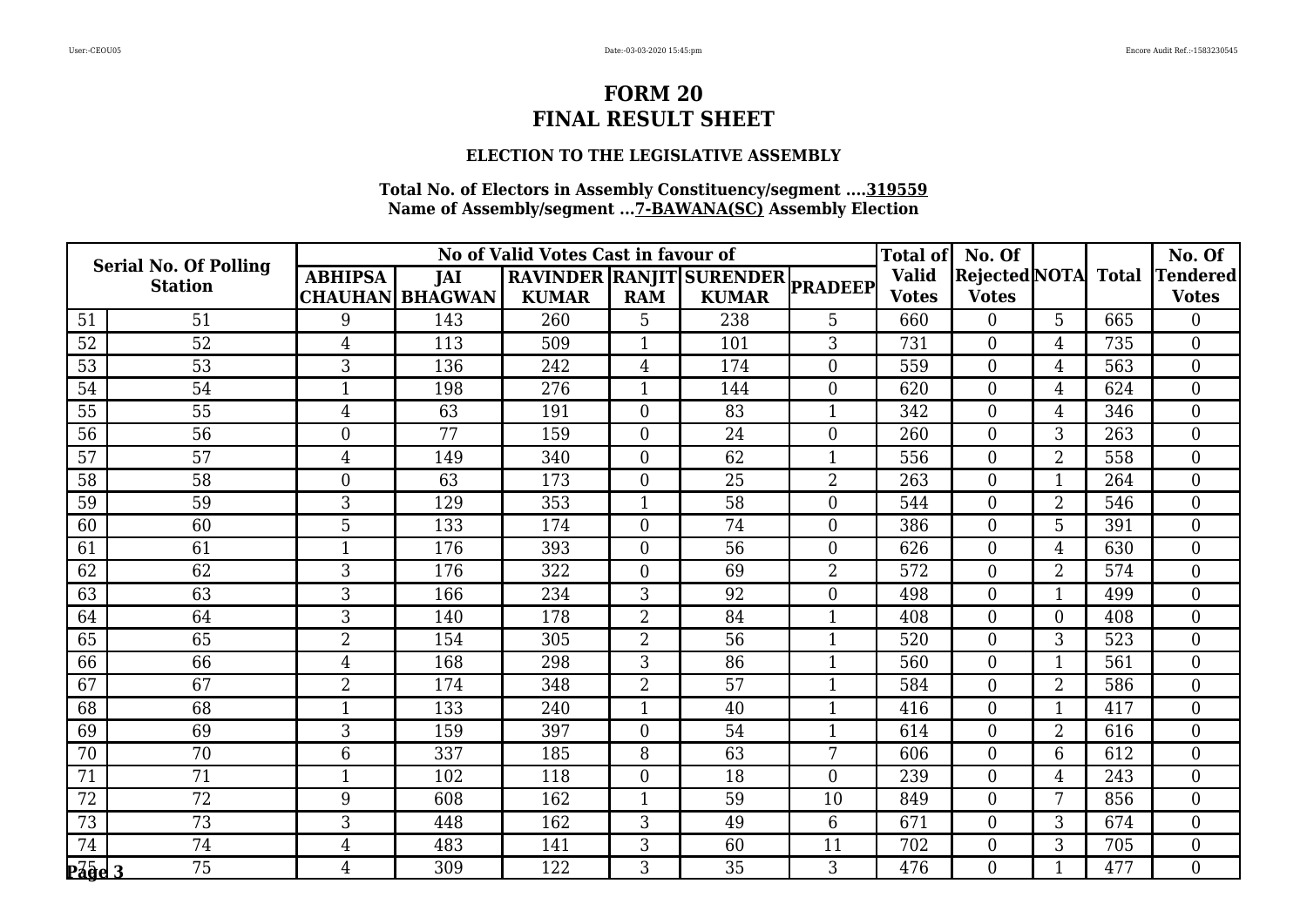### **ELECTION TO THE LEGISLATIVE ASSEMBLY**

|                 | <b>Serial No. Of Polling</b> |                  |                        | No of Valid Votes Cast in favour of |                  |                                  |                  | <b>Total of</b> | No. Of               |                |              | No. Of           |
|-----------------|------------------------------|------------------|------------------------|-------------------------------------|------------------|----------------------------------|------------------|-----------------|----------------------|----------------|--------------|------------------|
|                 | <b>Station</b>               | <b>ABHIPSA</b>   | <b>JAI</b>             |                                     |                  | RAVINDER RANJIT SURENDER PRADEEP |                  | <b>Valid</b>    | <b>Rejected NOTA</b> |                | <b>Total</b> | <b>Tendered</b>  |
|                 |                              |                  | <b>CHAUHAN BHAGWAN</b> | <b>KUMAR</b>                        | <b>RAM</b>       | <b>KUMAR</b>                     |                  | <b>Votes</b>    | <b>Votes</b>         |                |              | <b>Votes</b>     |
| 76              | 76                           | 4                | 327                    | 96                                  | $\theta$         | 37                               | 5                | 469             | $\Omega$             | 4              | 473          | $\Omega$         |
| 77              | 77                           | 3                | 333                    | 70                                  | $\mathbf{0}$     | 36                               | 3                | 445             | $\overline{0}$       | $\overline{2}$ | 447          | $\overline{0}$   |
| 78              | 78                           | 8                | 364                    | 64                                  | $\overline{0}$   | 40                               | $\overline{2}$   | 478             | $\overline{0}$       | $\mathbf{1}$   | 479          | $\mathbf{0}$     |
| 79              | 79                           | 3                | 298                    | 88                                  | $\mathbf 1$      | 35                               | 3                | 428             | $\Omega$             | 3              | 431          | $\theta$         |
| 80              | 80                           | $\overline{4}$   | 180                    | 107                                 | $\mathbf{1}$     | 9                                | $\overline{4}$   | 305             | $\overline{0}$       |                | 306          | $\mathbf{0}$     |
| 81              | 81                           | 3                | 549                    | 157                                 | $\overline{0}$   | 44                               | 6                | 759             | $\overline{0}$       | 6              | 765          | $\overline{0}$   |
| 82              | 82                           | $\overline{4}$   | 519                    | 126                                 | $\mathbf{0}$     | 33                               | 5                | 687             | $\overline{0}$       | $\overline{2}$ | 689          | $\mathbf{0}$     |
| 83              | 83                           | $\overline{2}$   | 419                    | 180                                 | $\mathbf{1}$     | 36                               | $\overline{4}$   | 642             | $\overline{0}$       | 3              | 645          | $\overline{0}$   |
| 84              | 84                           | 3                | 349                    | 74                                  | $\overline{2}$   | 27                               | 3                | 458             | $\overline{0}$       | 2              | 460          | $\overline{0}$   |
| 85              | 85                           | $\overline{4}$   | 461                    | 120                                 | $\overline{4}$   | 48                               | 3                | 640             | $\overline{0}$       | 3              | 643          | $\overline{0}$   |
| 86              | 86                           | $\overline{1}$   | 283                    | $\overline{55}$                     | 3                | 22                               | 3                | 367             | $\overline{0}$       | $\mathbf{1}$   | 368          | $\mathbf{0}$     |
| 87              | 87                           | 9                | 503                    | 203                                 | 3                | 46                               | 7                | 771             | $\overline{0}$       | 5              | 776          | $\theta$         |
| 88              | 88                           | 3                | 193                    | 121                                 | 3                | 10                               | $\overline{0}$   | 330             | $\Omega$             | 4              | 334          | $\overline{0}$   |
| 89              | 89                           | 8                | 395                    | 90                                  | $\mathbf{1}$     | 66                               | $\mathbf{1}$     | 561             | $\overline{0}$       | 6              | 567          | $\theta$         |
| 90              | 90                           | $\overline{4}$   | 464                    | 110                                 | $\boldsymbol{0}$ | 44                               | $\boldsymbol{0}$ | 622             | $\overline{0}$       | $\overline{2}$ | 624          | $\overline{0}$   |
| 91              | 91                           | $\overline{2}$   | 282                    | 134                                 | 3                | 18                               | $\overline{0}$   | 439             | $\overline{0}$       | 4              | 443          | $\overline{0}$   |
| 92              | 92                           | 3                | 365                    | 191                                 | $\overline{0}$   | 43                               | $\overline{0}$   | 602             | $\Omega$             | 5              | 607          | $\theta$         |
| 93              | 93                           | 4                | 222                    | 147                                 | $\mathbf 1$      | 22                               | 1                | 397             | $\overline{0}$       | 1              | 398          | $\overline{0}$   |
| 94              | 94                           | 3                | 275                    | 119                                 | $\mathbf{0}$     | 30                               | 3                | 430             | $\overline{0}$       | 4              | 434          | $\boldsymbol{0}$ |
| $\overline{95}$ | 95                           | $\mathbf{1}$     | 485                    | 82                                  | $\mathbf{1}$     | 44                               | 6                | 619             | $\Omega$             | $\overline{2}$ | 621          | $\theta$         |
| 96              | 96                           | $\overline{2}$   | 365                    | 90                                  | $\mathbf 1$      | 38                               | 6                | 502             | $\Omega$             | 0              | 502          | $\overline{0}$   |
| 97              | 97                           | $\boldsymbol{0}$ | 303                    | 68                                  | $\overline{2}$   | 35                               | $\mathbf{1}$     | 409             | $\overline{0}$       |                | 410          | $\overline{0}$   |
| 98              | 98                           | $\mathbf{1}$     | 358                    | 76                                  | $\overline{2}$   | 21                               | $\overline{2}$   | 460             | $\overline{0}$       | 2              | 462          | $\mathbf{0}$     |
| 99              | 99                           | 7                | 527                    | 135                                 | 3                | 54                               | 7                | 733             | $\overline{0}$       | $\overline{2}$ | 735          | $\overline{0}$   |
| $\frac{1}{2}$   | 100                          | 6                | 400                    | 153                                 | $\overline{2}$   | 37                               | $\theta$         | 598             | $\overline{0}$       | 0              | 598          | $\overline{0}$   |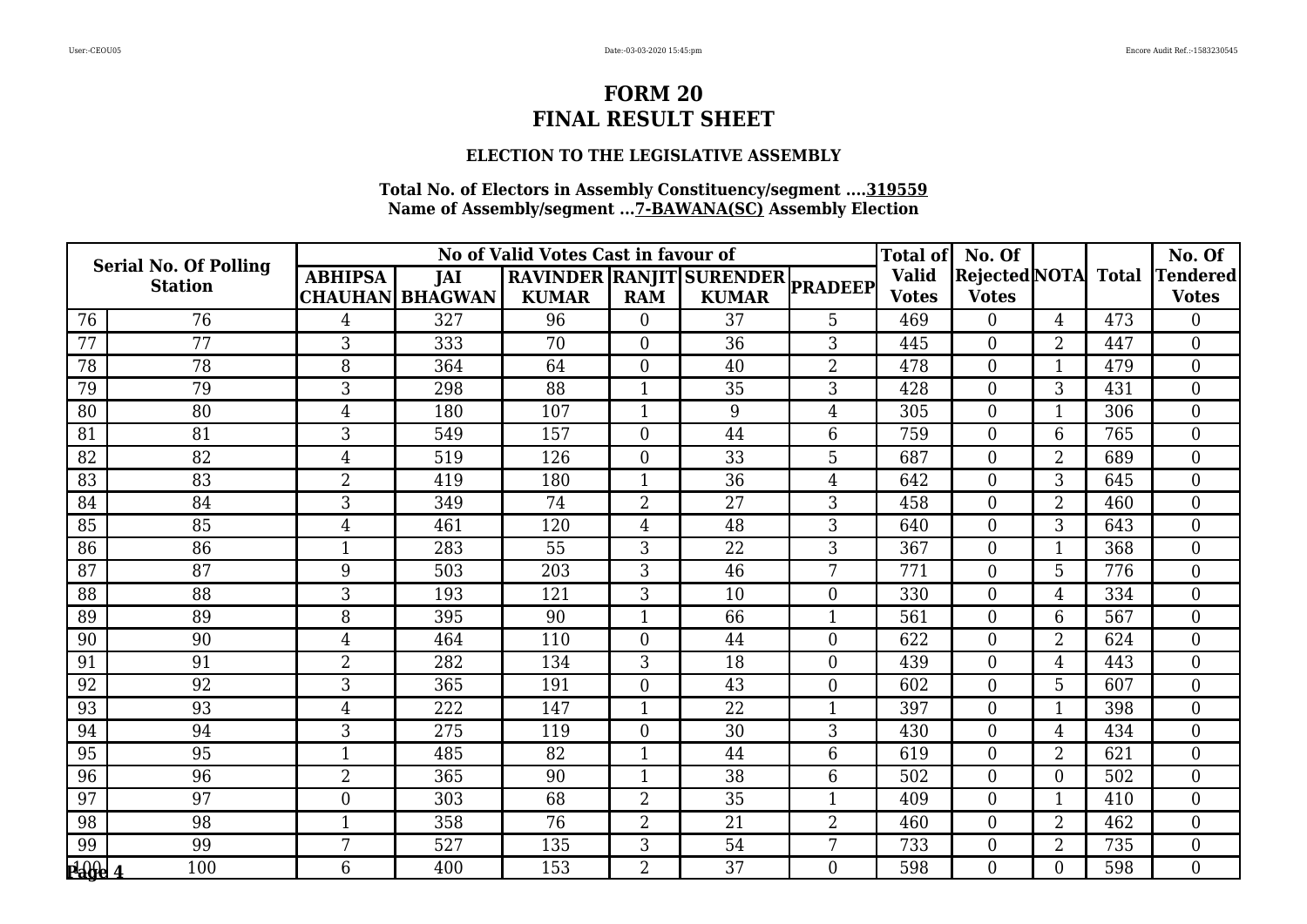### **ELECTION TO THE LEGISLATIVE ASSEMBLY**

|                   | <b>Serial No. Of Polling</b> |                |                        | No of Valid Votes Cast in favour of |                |                                  |                  | <b>Total of</b> | No. Of               |                |              | No. Of          |
|-------------------|------------------------------|----------------|------------------------|-------------------------------------|----------------|----------------------------------|------------------|-----------------|----------------------|----------------|--------------|-----------------|
|                   | <b>Station</b>               | <b>ABHIPSA</b> | <b>JAI</b>             |                                     |                | RAVINDER RANJIT SURENDER PRADEEP |                  | <b>Valid</b>    | <b>Rejected NOTA</b> |                | <b>Total</b> | <b>Tendered</b> |
|                   |                              |                | <b>CHAUHAN BHAGWAN</b> | <b>KUMAR</b>                        | <b>RAM</b>     | <b>KUMAR</b>                     |                  | <b>Votes</b>    | <b>Votes</b>         |                |              | <b>Votes</b>    |
| 101               | 101                          | 5              | 461                    | 300                                 | 17             | 28                               | 3                | 814             | $\overline{0}$       | $\overline{2}$ | 816          | $\Omega$        |
| 102               | 102                          | $\overline{4}$ | 271                    | 199                                 | 6              | 22                               | $\overline{2}$   | 504             | $\overline{0}$       | 4              | 508          | $\overline{0}$  |
| 103               | 103                          | 13             | 446                    | 234                                 | 13             | 32                               | 4                | 742             | $\overline{0}$       | 2              | 744          | $\theta$        |
| 104               | 104                          | $\overline{0}$ | 268                    | 178                                 | 5              | 20                               | $\overline{4}$   | 475             | $\overline{0}$       |                | 476          | $\overline{0}$  |
| 105               | 105                          | $\mathbf{1}$   | 220                    | 257                                 | $\overline{4}$ | 33                               | 3                | 518             | $\overline{0}$       | 4              | 522          | $\mathbf{0}$    |
| 106               | 106                          | 8              | 432                    | 292                                 | 9              | 42                               | 9                | 792             | $\overline{0}$       | 5              | 797          | $\theta$        |
| 107               | 107                          | 4              | 121                    | 373                                 | $\overline{0}$ | 27                               | 1                | 526             | $\Omega$             | $\overline{2}$ | 528          | $\theta$        |
| 108               | 108                          | $\mathbf{1}$   | 239                    | 169                                 | $\mathbf{0}$   | 97                               | $\overline{2}$   | 508             | $\overline{0}$       | $\overline{2}$ | 510          | $\overline{0}$  |
| 109               | 109                          | $\overline{4}$ | 176                    | 421                                 | 3              | 31                               | $\mathbf{1}$     | 636             | $\overline{0}$       | 2              | 638          | $\overline{0}$  |
| 110               | 110                          | 6              | 307                    | 125                                 | 3              | 189                              | $\overline{2}$   | 632             | $\overline{0}$       | 2              | 634          | $\theta$        |
| 111               | 111                          | 6              | 189                    | 391                                 | $\mathbf{0}$   | 89                               | $\mathbf{1}$     | 676             | $\Omega$             | 4              | 680          | $\overline{0}$  |
| 112               | 112                          | 4              | 112                    | 102                                 | 1              | 79                               | 1                | 299             | $\overline{0}$       | $\mathbf 1$    | 300          | $\overline{0}$  |
| 113               | 113                          | $\mathbf{1}$   | 239                    | 222                                 | $\mathbf{0}$   | 14                               | 10               | 486             | $\overline{0}$       | 4              | 490          | $\overline{0}$  |
| 114               | 114                          | 5              | 148                    | 219                                 | $\mathbf{0}$   | $\overline{36}$                  | $\mathbf{1}$     | 409             | $\overline{0}$       |                | 410          | $\theta$        |
| 115               | 115                          | 7              | 343                    | 413                                 | $\mathbf 1$    | 48                               | 10               | 822             | $\overline{0}$       | -1             | 823          | $\overline{0}$  |
| 116               | 116                          | 3              | 360                    | 229                                 | 4              | 109                              | $\overline{0}$   | 705             | $\overline{0}$       | $\overline{2}$ | 707          | $\overline{0}$  |
| 117               | 117                          | 3              | 115                    | 274                                 | $\mathbf{1}$   | 18                               | $\boldsymbol{0}$ | 411             | $\overline{0}$       | $\overline{2}$ | 413          | $\theta$        |
| 118               | 118                          | $\mathbf 1$    | 332                    | 372                                 | $\mathbf{0}$   | 21                               | $\mathbf{1}$     | 727             | $\overline{0}$       | 3              | 730          | $\overline{0}$  |
| 119               | 119                          | $\overline{2}$ | 256                    | 319                                 | $\overline{2}$ | 20                               | $\overline{0}$   | 599             | $\overline{0}$       | 4              | 603          | $\overline{0}$  |
| 120               | 120                          | $\overline{4}$ | 404                    | 285                                 | $\mathbf{1}$   | 57                               | $\mathbf{1}$     | 752             | $\Omega$             | 0              | 752          | $\Omega$        |
| 121               | 121                          | 3              | 229                    | 82                                  | -1             | 40                               | 3                | 358             | $\overline{0}$       |                | 359          | $\overline{0}$  |
| 122               | 122                          | 6              | 303                    | 417                                 | 1              | 56                               | $\overline{2}$   | 785             | $\overline{0}$       | 4              | 789          | $\mathbf{0}$    |
| 123               | 123                          | 8              | 329                    | 381                                 | 3              | 70                               | 3                | 794             | $\overline{0}$       | 2              | 796          | $\theta$        |
| 124               | 124                          | $\overline{2}$ | 120                    | 247                                 | $\overline{0}$ | 35                               | 1                | 405             | $\Omega$             |                | 406          | $\overline{0}$  |
| $\frac{1}{260}$ 5 | 125                          | 5              | 145                    | 203                                 | $\overline{2}$ | 21                               | 5                | 381             | $\overline{0}$       | 5              | 386          | $\overline{0}$  |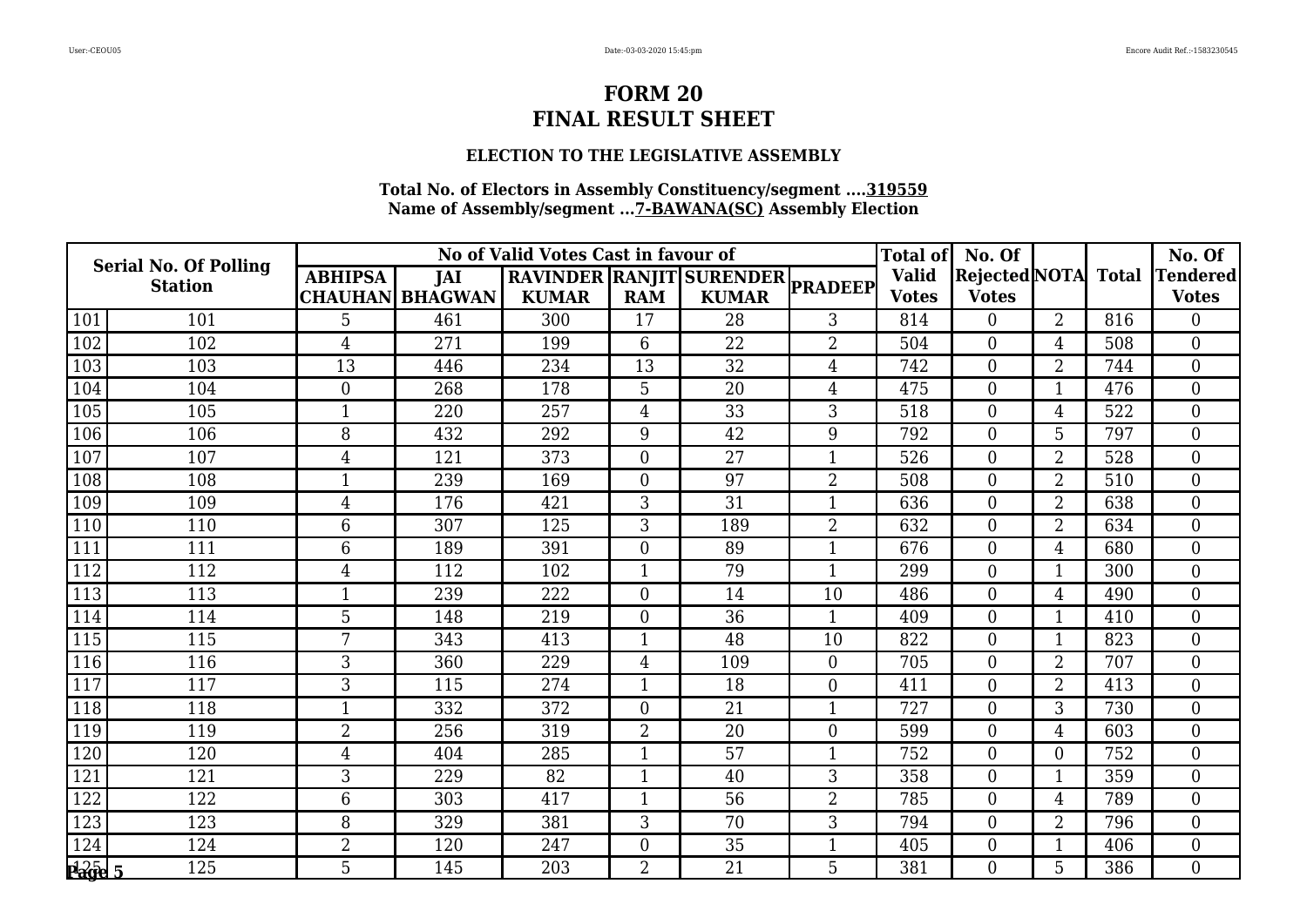### **ELECTION TO THE LEGISLATIVE ASSEMBLY**

|               | <b>Serial No. Of Polling</b> |                |                        | No of Valid Votes Cast in favour of |                |                                  |                | <b>Total of</b> | No. Of               |                |              | No. Of          |
|---------------|------------------------------|----------------|------------------------|-------------------------------------|----------------|----------------------------------|----------------|-----------------|----------------------|----------------|--------------|-----------------|
|               | <b>Station</b>               | <b>ABHIPSA</b> | <b>JAI</b>             |                                     |                | RAVINDER RANJIT SURENDER PRADEEP |                | <b>Valid</b>    | <b>Rejected NOTA</b> |                | <b>Total</b> | <b>Tendered</b> |
|               |                              |                | <b>CHAUHAN BHAGWAN</b> | <b>KUMAR</b>                        | <b>RAM</b>     | <b>KUMAR</b>                     |                | <b>Votes</b>    | <b>Votes</b>         |                |              | <b>Votes</b>    |
| 126           | 126                          | 14             | 306                    | 314                                 | 6              | 90                               | 6              | 736             | $\Omega$             | 4              | 740          | $\Omega$        |
| 127           | 127                          | 3              | 178                    | 388                                 | 3              | 70                               | $\mathbf{1}$   | 643             | $\overline{0}$       | 6              | 649          | $\overline{0}$  |
| 128           | 128                          | $\overline{4}$ | 285                    | 529                                 | $\overline{2}$ | 91                               | $\overline{2}$ | 913             | $\overline{0}$       | 6              | 919          | $\overline{0}$  |
| 129           | 129                          | 6              | 275                    | 393                                 | $\mathbf 1$    | 34                               | 3              | 712             | $\Omega$             | 4              | 716          | $\theta$        |
| 130           | 130                          | $\overline{2}$ | 190                    | 147                                 | $\overline{4}$ | 9                                | $\overline{2}$ | 354             | $\overline{0}$       | $\overline{2}$ | 356          | $\overline{0}$  |
| 131           | 131                          | 6              | 296                    | 234                                 | 3              | 7                                | 1              | 547             | $\overline{0}$       | $\overline{0}$ | 547          | $\overline{0}$  |
| 132           | 132                          | $\overline{4}$ | 455                    | 294                                 | 15             | 39                               | $\overline{4}$ | 811             | $\overline{0}$       | 5              | 816          | $\mathbf{0}$    |
| 133           | 133                          | $\overline{0}$ | 167                    | 110                                 | $\mathbf{0}$   | 4                                | $\mathbf{1}$   | 282             | $\overline{0}$       | $\overline{0}$ | 282          | $\overline{0}$  |
| 134           | 134                          | 6              | 385                    | 232                                 | 5              | 52                               | 3              | 683             | $\overline{0}$       | 3              | 686          | $\overline{0}$  |
| 135           | 135                          | 4              | 235                    | 346                                 | $\overline{2}$ | 21                               | 3              | 611             | $\Omega$             | $\mathbf 1$    | 612          | $\overline{0}$  |
| 136           | 136                          | $\overline{4}$ | 246                    | 181                                 | 3              | 11                               | $\overline{2}$ | 447             | $\overline{0}$       | $\overline{2}$ | 449          | $\mathbf{0}$    |
| 137           | 137                          | $\overline{2}$ | 271                    | 281                                 | 3              | 8                                | $\overline{2}$ | 567             | $\overline{0}$       | 4              | 571          | $\theta$        |
| 138           | 138                          | 3              | 209                    | 371                                 | $\mathbf{1}$   | 21                               | $\mathbf{1}$   | 606             | $\overline{0}$       | 2              | 608          | $\overline{0}$  |
| 139           | 139                          | 5              | 202                    | 386                                 | $\mathbf{0}$   | 28                               | $\overline{0}$ | 621             | $\Omega$             | 7              | 628          | $\theta$        |
| 140           | 140                          | 1              | 148                    | 320                                 | $\mathbf 1$    | 25                               | $\mathbf{1}$   | 496             | $\overline{0}$       | $\overline{2}$ | 498          | $\overline{0}$  |
| 141           | 141                          | 3              | 346                    | 140                                 | $\overline{4}$ | 7                                | 5              | 505             | $\overline{0}$       | 4              | 509          | $\overline{0}$  |
| 142           | 142                          | 5              | 317                    | 164                                 | 8              | 13                               | $\mathbf{1}$   | 508             | $\overline{0}$       | 5              | 513          | $\theta$        |
| 143           | 143                          | 3              | 343                    | 190                                 | $\overline{2}$ | 25                               | $\overline{0}$ | 563             | $\overline{0}$       | 3              | 566          | $\overline{0}$  |
| 144           | 144                          | 6              | 368                    | 290                                 | 8              | 62                               | $\overline{4}$ | 738             | $\overline{0}$       | $\overline{2}$ | 740          | $\overline{0}$  |
| 145           | 145                          | $\mathbf{1}$   | 294                    | 230                                 | $\overline{2}$ | 9                                | $\overline{0}$ | 536             | $\Omega$             | $\overline{2}$ | 538          | $\theta$        |
| 146           | 146                          | 4              | 293                    | 212                                 | $\overline{2}$ | 6                                | 5              | 522             | $\Omega$             | 4              | 526          | $\overline{0}$  |
| 147           | 147                          | 4              | 485                    | 242                                 | 5              | 11                               | 7              | 754             | $\overline{0}$       | 3              | 757          | $\overline{0}$  |
| 148           | 148                          | 5              | 370                    | 205                                 | $\overline{2}$ | 11                               | $\overline{2}$ | 595             | $\overline{0}$       | 2              | 597          | $\mathbf{0}$    |
| 149           | 149                          | $\overline{0}$ | 294                    | 206                                 | 6              | 24                               | 6              | 536             | $\Omega$             | 2              | 538          | $\overline{0}$  |
| $\frac{1}{2}$ | 150                          | 3              | 256                    | 164                                 | $\overline{2}$ | 17                               | 3              | 445             | $\overline{0}$       | $\overline{2}$ | 447          | $\overline{0}$  |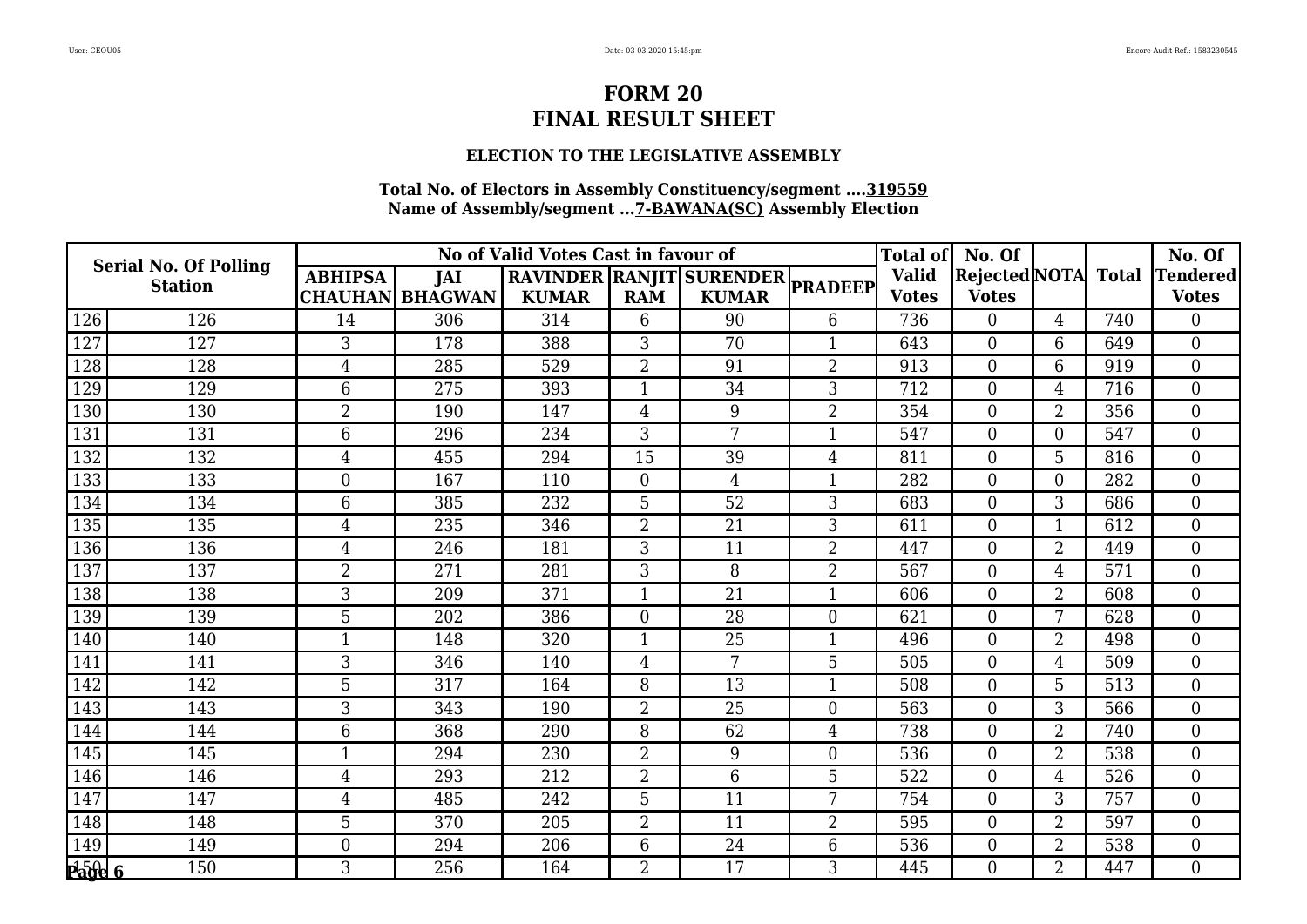### **ELECTION TO THE LEGISLATIVE ASSEMBLY**

|                                         | <b>Serial No. Of Polling</b> |                  |                        | No of Valid Votes Cast in favour of |                |                                  |                  | <b>Total of</b> | No. Of               |                |              | No. Of          |
|-----------------------------------------|------------------------------|------------------|------------------------|-------------------------------------|----------------|----------------------------------|------------------|-----------------|----------------------|----------------|--------------|-----------------|
|                                         | <b>Station</b>               | <b>ABHIPSA</b>   | <b>JAI</b>             |                                     |                | RAVINDER RANJIT SURENDER PRADEEP |                  | <b>Valid</b>    | <b>Rejected NOTA</b> |                | <b>Total</b> | <b>Tendered</b> |
|                                         |                              |                  | <b>CHAUHAN BHAGWAN</b> | <b>KUMAR</b>                        | <b>RAM</b>     | <b>KUMAR</b>                     |                  | <b>Votes</b>    | <b>Votes</b>         |                |              | <b>Votes</b>    |
| 151                                     | 151                          | 5                | 181                    | 312                                 | 5              | 35                               | $\mathbf{1}$     | 539             | $\Omega$             |                | 540          | $\Omega$        |
| 152                                     | 152                          | $\mathbf{0}$     | 119                    | 225                                 | $\mathbf{0}$   | 17                               | $\mathbf{1}$     | 362             | $\overline{0}$       | $\overline{2}$ | 364          | $\overline{0}$  |
| 153                                     | 153                          | 3                | 176                    | 207                                 | 6              | 29                               | $\mathbf{1}$     | 422             | $\overline{0}$       | 3              | 425          | $\overline{0}$  |
| 154                                     | 154                          | $\overline{2}$   | 157                    | 230                                 | $\overline{0}$ | 8                                | $\overline{0}$   | 397             | $\overline{0}$       |                | 398          | $\theta$        |
| 155                                     | 155                          | 7                | 236                    | 281                                 | 4              | 14                               | $\mathbf{1}$     | 543             | $\overline{0}$       | 0              | 543          | $\mathbf{0}$    |
| 156                                     | 156                          | $\overline{2}$   | 162                    | 191                                 | $\overline{0}$ | 3                                | $\overline{4}$   | 362             | $\overline{0}$       | 1              | 363          | $\overline{0}$  |
| 157                                     | 157                          | 5                | 254                    | 340                                 | $\overline{2}$ | 20                               | $\overline{4}$   | 625             | $\overline{0}$       | $\overline{2}$ | 627          | $\mathbf{0}$    |
| 158                                     | 158                          | $\overline{4}$   | 258                    | 234                                 | $\overline{2}$ | 6                                | $\overline{4}$   | 508             | $\overline{0}$       | $\overline{2}$ | 510          | $\overline{0}$  |
| 159                                     | 159                          | $\overline{2}$   | 199                    | 160                                 | 3              | 12                               | $\mathbf{1}$     | 377             | $\overline{0}$       | 3              | 380          | $\overline{0}$  |
| 160                                     | 160                          | 1                | 230                    | 257                                 | 7              | 9                                | $\mathbf{1}$     | 505             | $\Omega$             | 3              | 508          | $\overline{0}$  |
| 161                                     | 161                          | $\overline{4}$   | 201                    | 234                                 | $\mathbf{1}$   | 3                                | 3                | 446             | $\overline{0}$       | $\mathbf{1}$   | 447          | $\mathbf{0}$    |
| 162                                     | 162                          | $\overline{4}$   | 345                    | 310                                 | $\mathbf{0}$   | 11                               | $\mathbf 1$      | 671             | $\overline{0}$       | 2              | 673          | $\theta$        |
| 163                                     | 163                          | $\overline{4}$   | 354                    | 333                                 | 4              | 17                               | $\overline{2}$   | 714             | $\overline{0}$       | 6              | 720          | $\overline{0}$  |
| 164                                     | 164                          | 3                | 261                    | 186                                 | $\overline{0}$ | 8                                | $\mathbf{1}$     | 459             | $\overline{0}$       | $\overline{2}$ | 461          | $\theta$        |
| 165                                     | 165                          | 3                | 335                    | 474                                 | $\mathbf 1$    | 19                               | $\boldsymbol{0}$ | 832             | $\overline{0}$       | 8              | 840          | $\overline{0}$  |
| 166                                     | 166                          | $\mathbf{1}$     | 291                    | 502                                 | $\overline{2}$ | 25                               | $\mathbf{1}$     | 822             | $\overline{0}$       | 5              | 827          | $\overline{0}$  |
| 167                                     | 167                          | 1                | 319                    | 492                                 | $\overline{2}$ | 14                               | $\mathbf{1}$     | 829             | $\overline{0}$       | 4              | 833          | $\theta$        |
| 168                                     | 168                          | $\overline{2}$   | 284                    | 361                                 | 8              | 13                               | $\mathbf{1}$     | 669             | $\overline{0}$       | 4              | 673          | $\overline{0}$  |
| 169                                     | 169                          | $\boldsymbol{0}$ | 243                    | 195                                 | $\mathbf{1}$   | 17                               | 3                | 459             | $\overline{0}$       | 1              | 460          | $\overline{0}$  |
| 170                                     | 170                          | $\overline{0}$   | 166                    | 188                                 | $\overline{0}$ | 26                               | 3                | 383             | $\Omega$             | $\overline{4}$ | 387          | $\theta$        |
| 171                                     | 171                          | 4                | 263                    | 247                                 | $\overline{0}$ | 14                               | $\overline{4}$   | 532             | $\overline{0}$       |                | 533          | $\overline{0}$  |
| 172                                     | 172                          | 7                | 280                    | 208                                 | 6              | 12                               | $\overline{2}$   | 515             | $\overline{0}$       |                | 516          | $\overline{0}$  |
| 173                                     | 173                          | 3                | 230                    | 223                                 | $\overline{0}$ | 11                               | $\mathbf{1}$     | 468             | $\overline{0}$       | $\mathbf{1}$   | 469          | $\mathbf{0}$    |
| 174                                     | 174                          | 3                | 230                    | 223                                 | 4              | $\overline{4}$                   | $\overline{4}$   | 468             | $\Omega$             | 4              | 472          | $\overline{0}$  |
| $\overline{p_{\alpha}^{17}q_{\beta}}$ 7 | 175                          | 3                | 217                    | 163                                 | $\overline{2}$ | 5                                | $\overline{2}$   | 392             | $\overline{0}$       |                | 393          | $\overline{0}$  |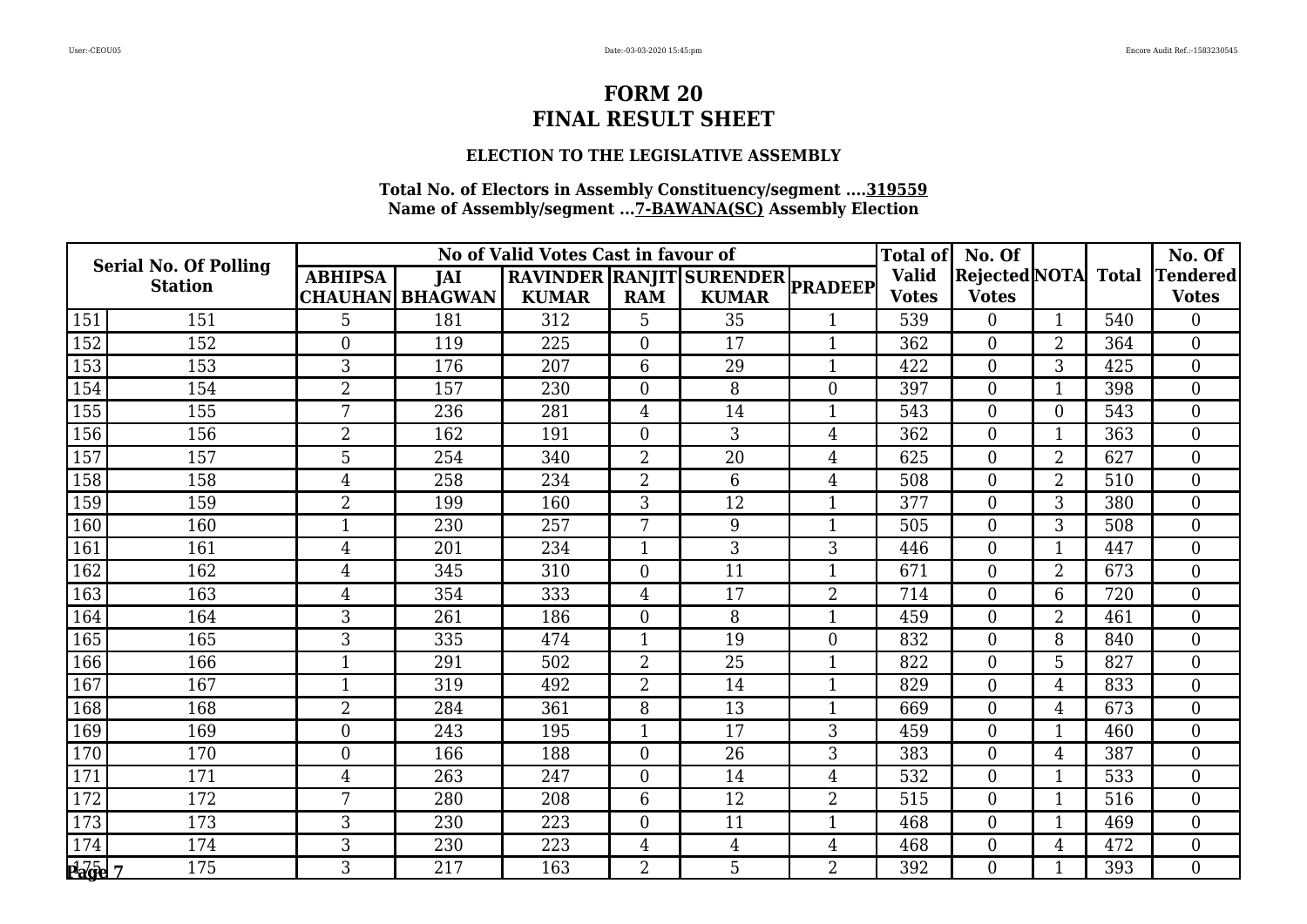### **ELECTION TO THE LEGISLATIVE ASSEMBLY**

|                            | <b>Serial No. Of Polling</b> |                |                        | No of Valid Votes Cast in favour of |                |                                  |                | <b>Total of</b>  | No. Of               |                |              | No. Of          |
|----------------------------|------------------------------|----------------|------------------------|-------------------------------------|----------------|----------------------------------|----------------|------------------|----------------------|----------------|--------------|-----------------|
|                            | <b>Station</b>               | <b>ABHIPSA</b> | <b>JAI</b>             |                                     |                | RAVINDER RANJIT SURENDER PRADEEP |                | <b>Valid</b>     | <b>Rejected NOTA</b> |                | <b>Total</b> | <b>Tendered</b> |
|                            |                              |                | <b>CHAUHAN BHAGWAN</b> | <b>KUMAR</b>                        | <b>RAM</b>     | <b>KUMAR</b>                     |                | <b>Votes</b>     | <b>Votes</b>         |                |              | <b>Votes</b>    |
| 176                        | 176                          | $\theta$       | 175                    | 169                                 | 3              | 6                                | 1              | 354              | $\Omega$             |                | 355          | $\Omega$        |
| 177                        | 177                          | 4              | 348                    | 271                                 | 5              | 19                               | $\overline{0}$ | 647              | $\overline{0}$       | 3              | 650          | $\overline{0}$  |
| 178                        | 178                          | 3              | 235                    | 168                                 | $\mathbf 1$    | 6                                | $\mathbf{1}$   | 414              | $\overline{0}$       | $\mathbf{1}$   | 415          | $\theta$        |
| 179                        | 179                          | $\overline{2}$ | 311                    | 269                                 | 7              | 10                               | 7              | 606              | $\overline{0}$       | 7              | 613          | $\overline{0}$  |
| 180                        | 180                          | 3              | 191                    | 258                                 | 1              | 6                                | $\mathbf{1}$   | 460              | $\overline{0}$       | 2              | 462          | $\mathbf{0}$    |
| 181                        | 181                          | 3              | 356                    | 285                                 | 3              | 9                                | 4              | 660              | $\overline{0}$       | 1              | 661          | $\theta$        |
| 182                        | 182                          | 6              | 284                    | 168                                 | $\overline{2}$ | 6                                | $\overline{2}$ | 468              | $\Omega$             | $\overline{2}$ | 470          | $\theta$        |
| 183                        | 183                          | $\overline{2}$ | 226                    | 190                                 | $\mathbf{1}$   | 5                                | 2              | 426              | $\overline{0}$       | $\overline{2}$ | 428          | $\mathbf{0}$    |
| 184                        | 184                          | $\mathbf{1}$   | 364                    | 229                                 | 5              | 7                                | 5              | 611              | $\overline{0}$       | 4              | 615          | $\overline{0}$  |
| 185                        | 185                          | $\overline{0}$ | 251                    | 193                                 | $\mathbf{1}$   | 8                                | 5              | 458              | $\overline{0}$       | 2              | 460          | $\theta$        |
| 186                        | 186                          | $\overline{4}$ | 276                    | 236                                 | $\overline{0}$ | 16                               | 6              | $\overline{538}$ | $\Omega$             | 4              | 542          | $\overline{0}$  |
| 187                        | 187                          | 3              | 275                    | 200                                 | 3              | 4                                | 5              | 490              | $\overline{0}$       | 3              | 493          | $\overline{0}$  |
| 188                        | 188                          | 3              | 233                    | 268                                 | 5              | 11                               | $\overline{4}$ | 524              | $\overline{0}$       | $\overline{2}$ | 526          | $\overline{0}$  |
| 189                        | 189                          | 6              | 392                    | 290                                 | 11             | $\overline{20}$                  | 6              | 725              | $\overline{0}$       | 1              | 726          | $\theta$        |
| 190                        | 190                          | 3              | 539                    | 216                                 | 5              | 18                               | 3              | 784              | $\overline{0}$       | 3              | 787          | $\overline{0}$  |
| 191                        | 191                          | 5              | 538                    | 206                                 | 6              | 36                               | 7              | 798              | $\overline{0}$       | 2              | 800          | $\overline{0}$  |
| 192                        | 192                          | 3              | 408                    | 218                                 | $\overline{2}$ | 11                               | 7              | 649              | $\overline{0}$       | $\overline{2}$ | 651          | $\theta$        |
| 193                        | 193                          | $\mathbf 1$    | 441                    | 380                                 | $\overline{2}$ | 14                               | 4              | 842              | $\overline{0}$       | 7              | 849          | $\overline{0}$  |
| 194                        | 194                          | $\overline{0}$ | 421                    | 198                                 | $\overline{2}$ | 10                               | 5              | 636              | $\overline{0}$       | 6              | 642          | $\overline{0}$  |
| 195                        | 195                          | $\overline{4}$ | 382                    | 171                                 | 6              | 3                                | $\mathbf{1}$   | 567              | $\Omega$             | 4              | 571          | $\Omega$        |
| 196                        | 196                          | 6              | 438                    | 205                                 | $\overline{2}$ | 9                                | 2              | 662              | $\overline{0}$       | 4              | 666          | $\overline{0}$  |
| 197                        | 197                          | 5              | 458                    | 204                                 | 9              | 12                               | $\overline{4}$ | 692              | $\overline{0}$       | 6              | 698          | $\mathbf{0}$    |
| 198                        | 198                          | 7              | 460                    | 206                                 | 29             | 15                               | 3              | 720              | $\overline{0}$       | 5              | 725          | $\theta$        |
| 199                        | 199                          | 3              | 326                    | 243                                 | 4              | 25                               | 3              | 604              | $\Omega$             |                | 605          | $\overline{0}$  |
| $\overline{P_4\theta_2}$ 8 | 200                          |                | 231                    | 179                                 | $\overline{2}$ | 8                                | 6              | 427              | $\overline{0}$       | 4              | 431          | $\overline{0}$  |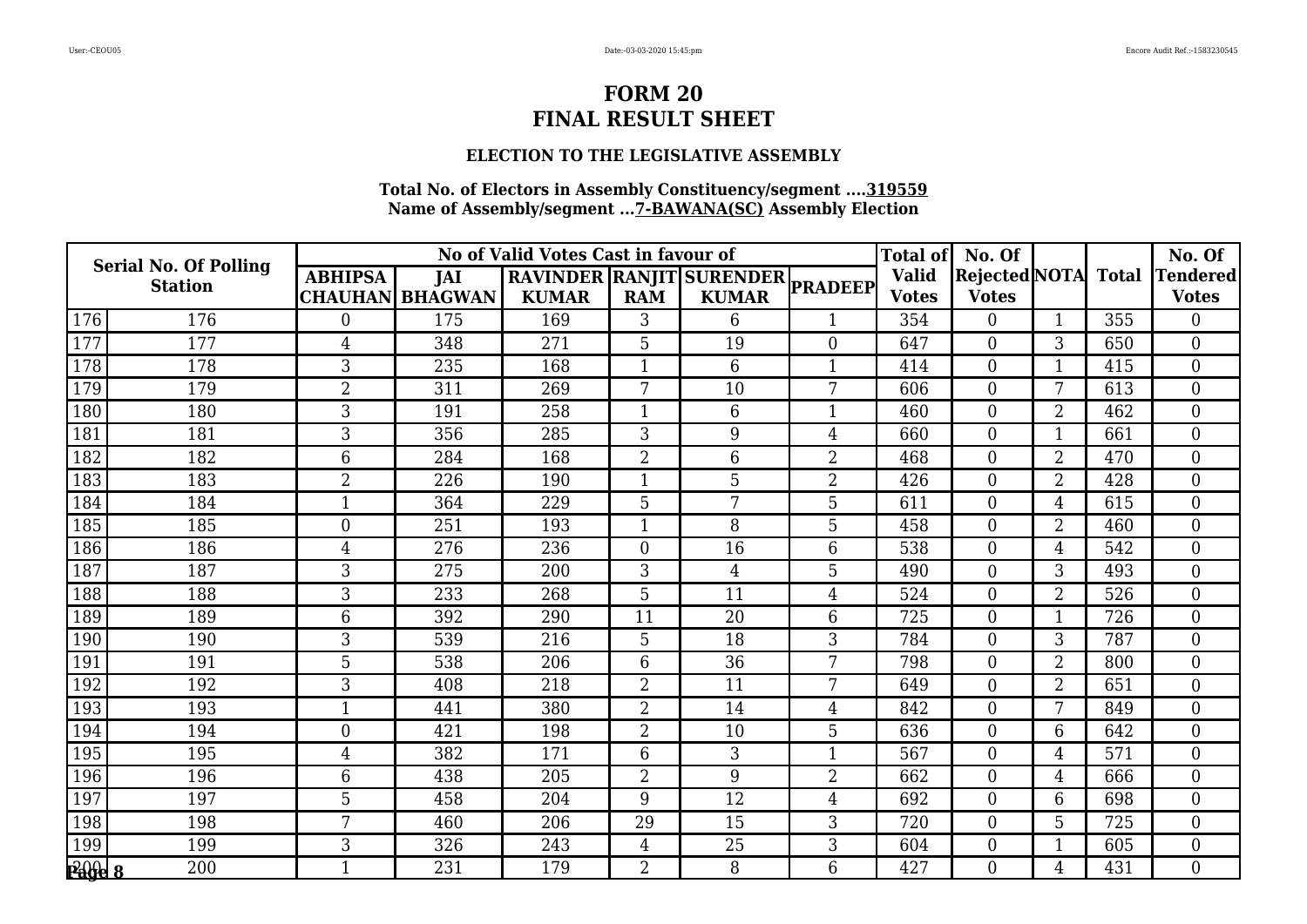### **ELECTION TO THE LEGISLATIVE ASSEMBLY**

|               | <b>Serial No. Of Polling</b> |                |                        | No of Valid Votes Cast in favour of |                 |                                  |                | <b>Total of</b> | No. Of               |                |              | No. Of          |
|---------------|------------------------------|----------------|------------------------|-------------------------------------|-----------------|----------------------------------|----------------|-----------------|----------------------|----------------|--------------|-----------------|
|               | <b>Station</b>               | <b>ABHIPSA</b> | <b>JAI</b>             |                                     |                 | RAVINDER RANJIT SURENDER PRADEEP |                | <b>Valid</b>    | <b>Rejected NOTA</b> |                | <b>Total</b> | <b>Tendered</b> |
|               |                              |                | <b>CHAUHAN BHAGWAN</b> | <b>KUMAR</b>                        | <b>RAM</b>      | <b>KUMAR</b>                     |                | <b>Votes</b>    | <b>Votes</b>         |                |              | <b>Votes</b>    |
| 201           | 201                          | 3              | 304                    | 158                                 | 4               | 10                               | 3              | 482             | $\Omega$             | $\overline{2}$ | 484          | $\Omega$        |
| 202           | 202                          | 6              | 252                    | 156                                 | 4               | 14                               | $\mathbf{1}$   | 433             | $\overline{0}$       | 3              | 436          | $\overline{0}$  |
| 203           | 203                          | $\overline{4}$ | 327                    | 122                                 | 8               | $\overline{2}$                   | 6              | 469             | $\overline{0}$       | $\overline{0}$ | 469          | $\overline{0}$  |
| 204           | 204                          | 5              | 422                    | 177                                 | 19              | 50                               | 1              | 674             | $\Omega$             | 5              | 679          | $\Omega$        |
| 205           | 205                          | 3              | 238                    | 120                                 | $\overline{23}$ | 44                               | 3              | 431             | $\overline{0}$       | $\overline{0}$ | 431          | $\mathbf{0}$    |
| 206           | 206                          | $\overline{2}$ | 187                    | 83                                  | 28              | 46                               | $\overline{0}$ | 346             | $\overline{0}$       | $\overline{0}$ | 346          | $\overline{0}$  |
| 207           | 207SAHIBABADDAIRY            | $\overline{0}$ | 291                    | 100                                 | 30              | 57                               | $\overline{4}$ | 482             | $\overline{0}$       | 3              | 485          | $\theta$        |
| 208           | 208                          | $\mathbf{1}$   | 237                    | 123                                 | 33              | 37                               | 4              | 435             | $\Omega$             | 3              | 438          | $\overline{0}$  |
| 209           | 209                          | 8              | 329                    | 121                                 | 21              | 87                               | $\overline{4}$ | 570             | $\overline{0}$       | $\mathbf{1}$   | 571          | $\overline{0}$  |
| 210           | 210                          | 6              | 232                    | 107                                 | 13              | 73                               | 4              | 435             | $\Omega$             | $\mathbf 1$    | 436          | $\overline{0}$  |
| 211           | 211                          | 10             | 314                    | 124                                 | $\overline{23}$ | 81                               | 3              | 555             | $\overline{0}$       | 3              | 558          | $\mathbf{0}$    |
| 212           | 212                          | 3              | 218                    | 101                                 | 22              | 52                               | 5              | 401             | $\overline{0}$       | $\overline{2}$ | 403          | $\theta$        |
| 213           | 213                          | 3              | 163                    | 64                                  | 13              | 41                               | $\overline{2}$ | 286             | $\Omega$             | 0              | 286          | $\overline{0}$  |
| 214           | 214                          | $\overline{4}$ | 297                    | 128                                 | 11              | 43                               | 7              | 490             | $\Omega$             | 6              | 496          | $\theta$        |
| 215           | 215                          |                | 277                    | 151                                 | 52              | 22                               | 3              | 506             | $\overline{0}$       | 7              | 513          | $\overline{0}$  |
| 216           | 216                          | 5              | 182                    | 146                                 | 27              | 23                               | 5              | 388             | $\overline{0}$       | 0              | 388          | $\overline{0}$  |
| 217           | 217                          | 6              | 300                    | 166                                 | 55              | 36                               | 3              | 566             | $\Omega$             | 7              | 573          | $\theta$        |
| 218           | 218                          | 4              | 269                    | 347                                 | 9               | 58                               | 3              | 690             | $\overline{0}$       | 4              | 694          | $\overline{0}$  |
| 219           | 219                          | 3              | 56                     | 144                                 | $\overline{4}$  | 44                               | 3              | 254             | $\overline{0}$       | $\overline{2}$ | 256          | $\overline{0}$  |
| 220           | 220                          | 3              | 353                    | 246                                 | 54              | 87                               | 3              | 746             | $\Omega$             | 6              | 752          | $\Omega$        |
| 221           | 221                          | 4              | 338                    | 196                                 | 60              | 52                               | $\overline{2}$ | 652             | $\Omega$             | 6              | 658          | $\overline{0}$  |
| 222           | 222                          | 1              | 421                    | 248                                 | 39              | 70                               | 9              | 788             | $\overline{0}$       | $\overline{2}$ | 790          | $\overline{0}$  |
| 223           | 223                          | 8              | 308                    | 112                                 | 18              | 21                               | $\overline{2}$ | 469             | $\overline{0}$       | 6              | 475          | $\mathbf{0}$    |
| 224           | 224                          | $\overline{2}$ | 261                    | 78                                  | 31              | 27                               | 5              | 404             | $\overline{0}$       | 4              | 408          | $\theta$        |
| <b>Page 9</b> | 225                          | 7              | 324                    | 108                                 | $\overline{23}$ | $\overline{36}$                  |                | 499             | $\overline{0}$       | 5              | 504          | $\overline{0}$  |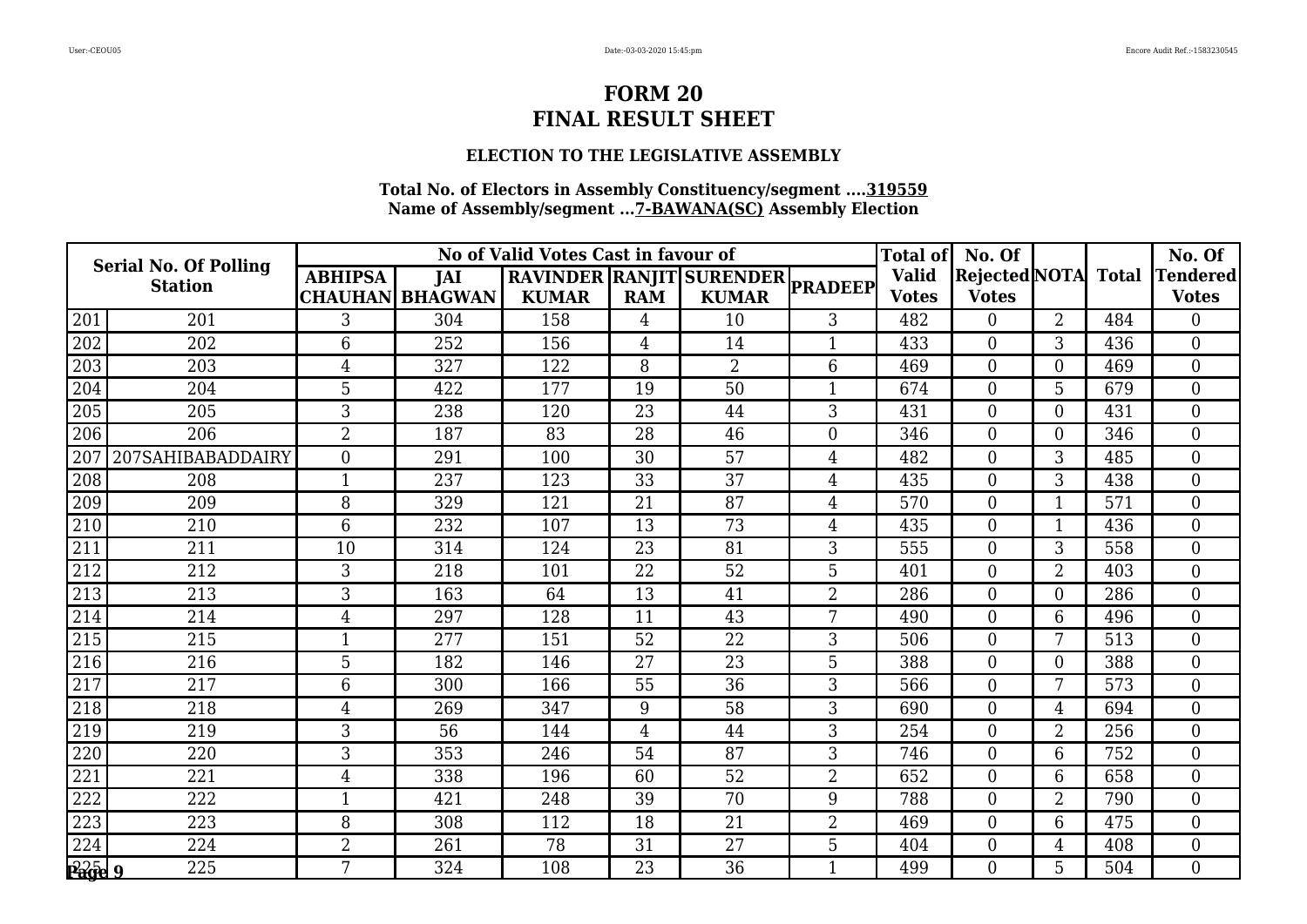### **ELECTION TO THE LEGISLATIVE ASSEMBLY**

|               | <b>Serial No. Of Polling</b> |                |                        | No of Valid Votes Cast in favour of |                  |                                  |                | <b>Total of</b> | No. Of         |                |              | No. Of          |
|---------------|------------------------------|----------------|------------------------|-------------------------------------|------------------|----------------------------------|----------------|-----------------|----------------|----------------|--------------|-----------------|
|               | <b>Station</b>               | <b>ABHIPSA</b> | <b>JAI</b>             |                                     |                  | RAVINDER RANJIT SURENDER PRADEEP |                | <b>Valid</b>    | Rejected NOTA  |                | <b>Total</b> | <b>Tendered</b> |
|               |                              |                | <b>CHAUHAN BHAGWAN</b> | <b>KUMAR</b>                        | <b>RAM</b>       | <b>KUMAR</b>                     |                | <b>Votes</b>    | <b>Votes</b>   |                |              | <b>Votes</b>    |
| 226           | 226                          | 4              | 369                    | 142                                 | 48               | 23                               | 5              | 591             | 0              | 5              | 596          | $\Omega$        |
| 227           | 227                          | 3              | 344                    | 103                                 | 26               | 20                               | 8              | 504             | $\overline{0}$ | 5              | 509          | $\overline{0}$  |
| 228           | 228                          | 3              | 256                    | 86                                  | 19               | 22                               | $\overline{2}$ | 388             | $\overline{0}$ | 8              | 396          | $\theta$        |
| 229           | 229                          | $\overline{0}$ | 243                    | 294                                 | $\boldsymbol{0}$ | 7                                | 4              | 548             | $\overline{0}$ | 2              | 550          | $\overline{0}$  |
| 230           | 230                          | 5              | 273                    | 130                                 | 1                | 6                                | 6              | 421             | $\overline{0}$ | $\overline{0}$ | 421          | $\mathbf{0}$    |
| 231           | 231                          | 3              | 465                    | 274                                 | $\overline{2}$   | 14                               | 22             | 780             | $\overline{0}$ | 8              | 788          | $\theta$        |
| 232           | 232                          | 6              | 336                    | 94                                  | 8                | 8                                | 3              | 455             | $\overline{0}$ | 5              | 460          | $\overline{0}$  |
| 233           | 233                          | $\mathbf{1}$   | 166                    | 246                                 | $\overline{0}$   | 5                                | 3              | 421             | $\overline{0}$ | 7              | 428          | $\overline{0}$  |
| 234           | 234                          | $\mathbf{1}$   | 175                    | 172                                 | $\mathbf{1}$     | $\overline{4}$                   | 3              | 356             | $\overline{0}$ | 3              | 359          | $\theta$        |
| 235           | 235                          | 1              | 286                    | 359                                 | $\theta$         | 17                               | $\overline{2}$ | 665             | $\overline{0}$ |                | 666          | $\overline{0}$  |
| 236           | 236                          | 6              | 593                    | 134                                 | 10               | 25                               | $\overline{4}$ | 772             | $\overline{0}$ | 8              | 780          | $\overline{0}$  |
| 237           | 237                          | 3              | 438                    | 205                                 | $\mathbf 1$      | 7                                | 5              | 659             | $\overline{0}$ | 3              | 662          | $\theta$        |
| 238           | 238                          | 5              | 479                    | 175                                 | 5                | 24                               | 11             | 699             | $\Omega$       | 8              | 707          | $\theta$        |
| 239           | 239                          | $\overline{2}$ | 264                    | 174                                 | 12               | 62                               | 3              | 517             | $\overline{0}$ | $\overline{2}$ | 519          | $\overline{0}$  |
| 240           | 240                          | 8              | 334                    | 232                                 | 11               | 35                               | 5              | 625             | $\overline{0}$ | 5              | 630          | $\theta$        |
| 241           | 241                          | 4              | 374                    | 254                                 | 7                | 63                               | $\overline{2}$ | 704             | $\Omega$       | $\overline{2}$ | 706          | $\theta$        |
| 242           | 242                          | $\overline{4}$ | 253                    | 105                                 | 13               | 44                               | $\overline{4}$ | 423             | $\overline{0}$ | 7              | 430          | $\overline{0}$  |
| 243           | 243                          | 6              | 323                    | 170                                 | 18               | 18                               | 5              | 540             | $\overline{0}$ | 4              | 544          | $\overline{0}$  |
| 244           | 244                          |                | 286                    | 375                                 | $\overline{4}$   | 26                               | $\overline{0}$ | 692             | $\overline{0}$ | 8              | 700          | $\overline{0}$  |
| 245           | 245                          | $\overline{2}$ | 232                    | 386                                 | $\mathbf{1}$     | 10                               | $\mathbf{1}$   | 632             | $\overline{0}$ | 4              | 636          | $\overline{0}$  |
| 246           | 246                          | 7              | 317                    | 161                                 | 23               | 28                               | 3              | 539             | $\overline{0}$ | 2              | 541          | $\overline{0}$  |
| 247           | 247                          | 4              | 389                    | 174                                 | 35               | 64                               | 5              | 671             | $\overline{0}$ | 3              | 674          | $\overline{0}$  |
| 248           | 248                          | 3              | 394                    | 182                                 | 32               | 73                               | 5              | 689             | $\overline{0}$ | 5              | 694          | $\overline{0}$  |
| 249           | 249                          | 3              | 295                    | 100                                 | 67               | 56                               | 8              | 529             | $\overline{0}$ | 2              | 531          | $\overline{0}$  |
| $P^5_0$ le 10 | 250                          | 3              | 312                    | 165                                 | 14               | 17                               | 2              | 513             | $\Omega$       | 7              | 520          | $\overline{0}$  |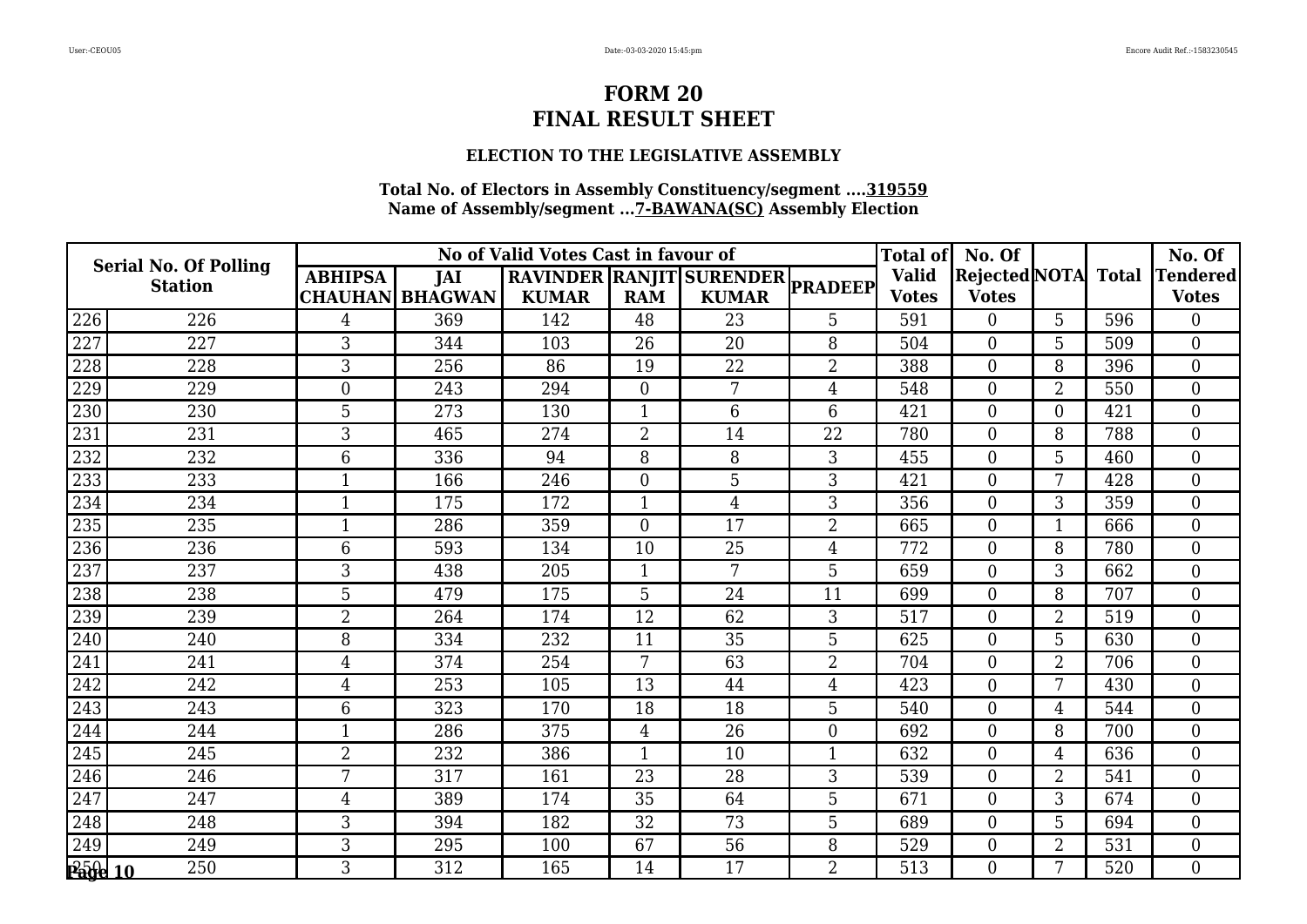### **ELECTION TO THE LEGISLATIVE ASSEMBLY**

|                                          | <b>Serial No. Of Polling</b> |                |                        | No of Valid Votes Cast in favour of |                 |                                  |                  | <b>Total of</b> | No. Of               |                |              | No. Of         |
|------------------------------------------|------------------------------|----------------|------------------------|-------------------------------------|-----------------|----------------------------------|------------------|-----------------|----------------------|----------------|--------------|----------------|
|                                          | <b>Station</b>               | <b>ABHIPSA</b> | JAI                    |                                     |                 | RAVINDER RANJIT SURENDER PRADEEP |                  | <b>Valid</b>    | <b>Rejected NOTA</b> |                | <b>Total</b> | Tendered       |
|                                          |                              |                | <b>CHAUHAN BHAGWAN</b> | <b>KUMAR</b>                        | <b>RAM</b>      | <b>KUMAR</b>                     |                  | <b>Votes</b>    | <b>Votes</b>         |                |              | <b>Votes</b>   |
| 251                                      | 251                          |                | 408                    | 182                                 | 20              | 31                               | 7                | 655             | $\overline{0}$       | 4              | 659          | $\theta$       |
| 252                                      | 252                          | 1              | 223                    | 130                                 | 14              | 9                                | $\overline{2}$   | 379             | $\overline{0}$       | 3              | 382          | $\mathbf{0}$   |
| 253                                      | 253                          | $\overline{4}$ | 418                    | 213                                 | 21              | 36                               | 11               | 703             | $\overline{0}$       | 9              | 712          | $\overline{0}$ |
| 254                                      | 254                          | $\overline{2}$ | 215                    | 83                                  | 37              | 19                               | 3                | 359             | $\overline{0}$       | $\overline{2}$ | 361          | $\overline{0}$ |
| 255                                      | 255                          | 3              | 244                    | 101                                 | 41              | 13                               | $\overline{2}$   | 404             | $\overline{0}$       | 1              | 405          | $\mathbf{0}$   |
| 256                                      | 256                          | $\overline{2}$ | 253                    | 68                                  | 15              | 11                               | $\mathbf{1}$     | 350             | $\overline{0}$       | $\mathbf{1}$   | 351          | $\theta$       |
| 257                                      | 257                          | 5              | 339                    | 116                                 | 9               | 5                                | 6                | 480             | $\Omega$             | 4              | 484          | $\theta$       |
| 258                                      | 258                          | 8              | 359                    | 109                                 | 25              | 24                               | 8                | 533             | $\overline{0}$       | 3              | 536          | $\overline{0}$ |
| 259                                      | 259                          | 3              | 245                    | 56                                  | 20              | 14                               | 1                | 339             | $\overline{0}$       | 3              | 342          | $\overline{0}$ |
| 260                                      | 260                          | 3              | 352                    | 91                                  | $\overline{28}$ | 28                               | 3                | 505             | $\Omega$             | 5              | 510          | $\theta$       |
| 261                                      | 261                          | $\mathbf{1}$   | 222                    | 334                                 | 3               | 31                               | $\overline{2}$   | 593             | $\overline{0}$       | $\overline{2}$ | 595          | $\overline{0}$ |
| 262                                      | 262                          | $\overline{2}$ | 251                    | 501                                 | $\overline{0}$  | 13                               | $\overline{2}$   | 769             | $\overline{0}$       | 8              | 777          | $\overline{0}$ |
| 263                                      | 263                          | 3              | 257                    | 444                                 | $\mathbf 1$     | 23                               | $\overline{0}$   | 728             | $\overline{0}$       | 8              | 736          | $\theta$       |
| 264                                      | 264                          | 5              | 309                    | 231                                 | 1               | 25                               | $\overline{2}$   | 573             | $\overline{0}$       | 4              | 577          | $\overline{0}$ |
| 265                                      | 265                          | $\overline{2}$ | 219                    | 350                                 | $\mathbf{1}$    | 8                                | $\overline{2}$   | 582             | $\overline{0}$       | $\mathbf{1}$   | 583          | $\overline{0}$ |
| 266                                      | 266                          | $\overline{2}$ | 194                    | 223                                 | $\theta$        | 12                               | $\overline{0}$   | 431             | $\Omega$             | 5              | 436          | $\theta$       |
| 267                                      | 267                          | 1              | 236                    | 436                                 | 4               | 15                               | $\boldsymbol{0}$ | 692             | $\overline{0}$       | 4              | 696          | $\mathbf{0}$   |
| 268                                      | 268                          | $\mathbf{1}$   | 292                    | 481                                 | 3               | 13                               | $\mathbf{1}$     | 791             | $\overline{0}$       | 3              | 794          | $\theta$       |
| 269                                      | 269                          | $\mathbf{1}$   | 153                    | 246                                 | $\overline{0}$  | 14                               | $\mathbf{1}$     | 415             | $\overline{0}$       | $\overline{2}$ | 417          | $\theta$       |
| 270                                      | 270                          | $\mathbf 1$    | 275                    | 400                                 | $\mathbf 1$     | 4                                | $\mathbf{1}$     | 682             | $\Omega$             | 6              | 688          | $\mathbf{0}$   |
| 271                                      | 271                          | 5              | 345                    | 500                                 | 1               | 20                               | $\mathbf{1}$     | 872             | $\overline{0}$       | 5              | 877          | $\overline{0}$ |
| 272                                      | 272                          | $\overline{0}$ | 199                    | 224                                 | $\mathbf{0}$    | 23                               | $\overline{0}$   | 446             | $\overline{0}$       | 5              | 451          | $\overline{0}$ |
| 273                                      | 273                          | $\mathbf{1}$   | 134                    | 235                                 | $\overline{0}$  | $\overline{4}$                   | $\overline{0}$   | 374             | $\overline{0}$       | 4              | 378          | $\overline{0}$ |
| 274                                      | 274                          | $\mathbf{0}$   | 214                    | 360                                 | $\mathbf{1}$    | 11                               | $\overline{0}$   | 586             | $\overline{0}$       | 6              | 592          | $\overline{0}$ |
| $P$ a $\overline{q}$ e $\overline{q}$ 11 | 275                          | 1              | 202                    | 353                                 | $\mathbf 1$     | 20                               | 2                | 579             | $\Omega$             |                | 580          | $\overline{0}$ |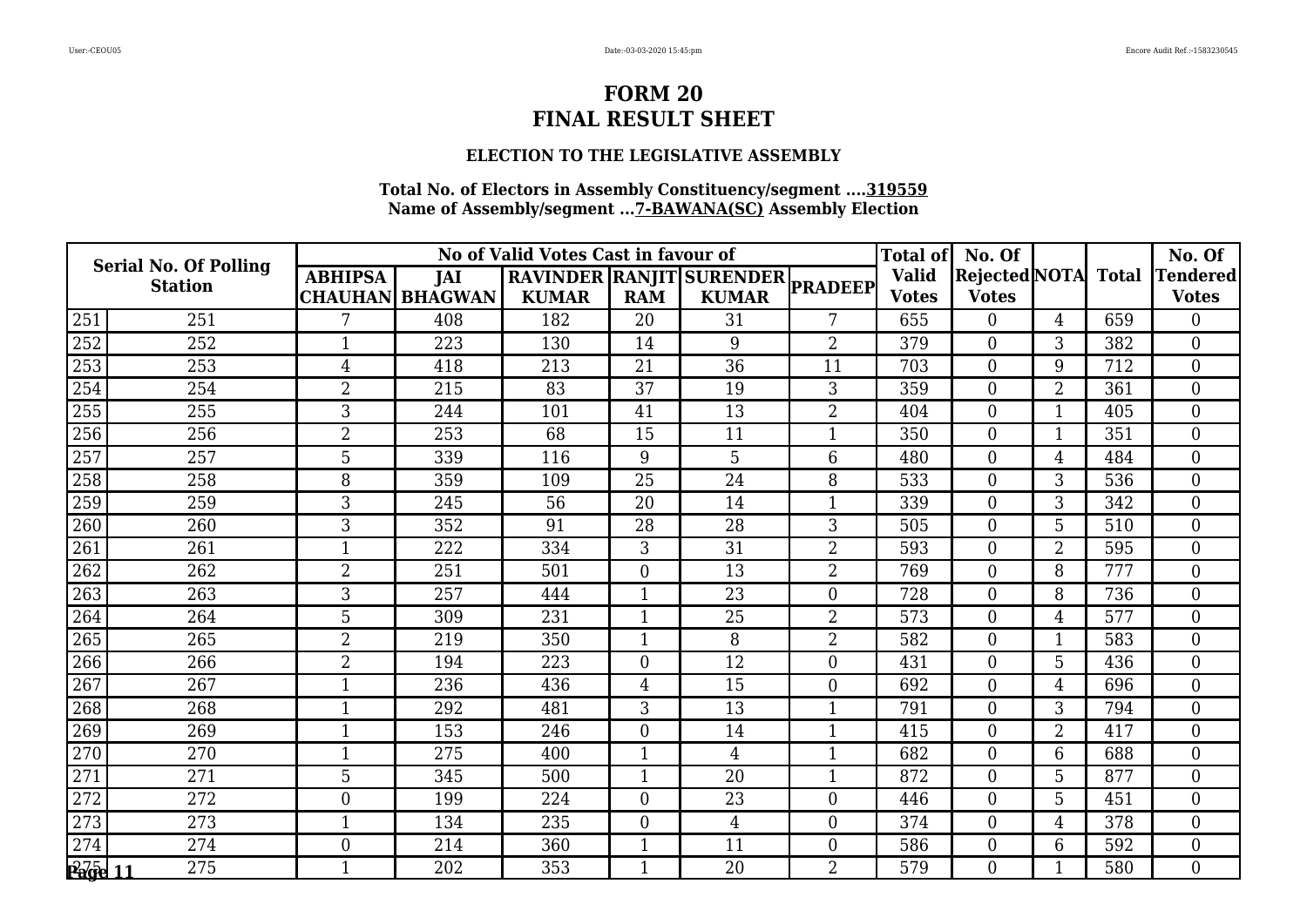### **ELECTION TO THE LEGISLATIVE ASSEMBLY**

|               | <b>Serial No. Of Polling</b> |                |                        | No of Valid Votes Cast in favour of |                |                                  |                | <b>Total of</b> | No. Of         |                |              | No. Of          |
|---------------|------------------------------|----------------|------------------------|-------------------------------------|----------------|----------------------------------|----------------|-----------------|----------------|----------------|--------------|-----------------|
|               | <b>Station</b>               | <b>ABHIPSA</b> | <b>JAI</b>             |                                     |                | RAVINDER RANJIT SURENDER PRADEEP |                | <b>Valid</b>    | Rejected NOTA  |                | <b>Total</b> | <b>Tendered</b> |
|               |                              |                | <b>CHAUHAN BHAGWAN</b> | <b>KUMAR</b>                        | <b>RAM</b>     | <b>KUMAR</b>                     |                | <b>Votes</b>    | <b>Votes</b>   |                |              | <b>Votes</b>    |
| 276           | 276                          | $\overline{2}$ | 210                    | 384                                 | 3              | 14                               |                | 614             | 0              | $\overline{2}$ | 616          | $\Omega$        |
| 277           | 277                          | $\overline{2}$ | 304                    | 483                                 | $\mathbf{0}$   | 23                               | $\overline{2}$ | 814             | $\overline{0}$ | 8              | 822          | $\overline{0}$  |
| 278           | 278                          | 5              | 312                    | 567                                 | $\overline{2}$ | 27                               | $\mathbf{1}$   | 914             | $\overline{0}$ | $\mathbf 1$    | 915          | $\theta$        |
| 279           | 279                          | $\overline{2}$ | 416                    | 137                                 | 12             | 20                               | $\overline{2}$ | 589             | $\overline{0}$ |                | 590          | $\mathbf{0}$    |
| 280           | 280                          | 6              | 502                    | 123                                 | 17             | 17                               | $\mathbf{1}$   | 666             | $\overline{0}$ | 3              | 669          | $\mathbf{0}$    |
| 281           | 281                          | 1              | 242                    | 103                                 | $\overline{2}$ | 6                                | $\overline{4}$ | 358             | $\overline{0}$ | 3              | 361          | $\theta$        |
| 282           | 282                          | 4              | 223                    | 100                                 | 6              | 18                               | 4              | 355             | $\overline{0}$ | 3              | 358          | $\overline{0}$  |
| 283           | 283                          | $\overline{2}$ | 360                    | 228                                 | 5              | 15                               | $\overline{2}$ | 612             | $\overline{0}$ | 4              | 616          | $\overline{0}$  |
| 284           | 284                          | 3              | 447                    | 167                                 | 20             | 28                               | 11             | 676             | $\overline{0}$ | 4              | 680          | $\theta$        |
| 285           | 285                          | $\overline{0}$ | 222                    | 151                                 | 1              | 5                                | $\mathbf 1$    | 380             | $\Omega$       | 3              | 383          | $\overline{0}$  |
| 286           | 286                          | $\overline{4}$ | 504                    | 213                                 | 5              | 19                               | 3              | 748             | $\overline{0}$ | $\overline{2}$ | 750          | $\overline{0}$  |
| 287           | 287                          | 7              | 440                    | 313                                 | $\overline{4}$ | 31                               | 3              | 798             | $\overline{0}$ | 0              | 798          | $\theta$        |
| 288           | 288                          | 5              | 199                    | 335                                 | $\overline{0}$ | 3                                | $\overline{2}$ | 544             | $\Omega$       | 4              | 548          | $\overline{0}$  |
| 289           | 289                          | 5              | 339                    | 439                                 | $\overline{2}$ | 20                               | $\mathbf{1}$   | 806             | $\overline{0}$ | 10             | 816          | $\mathbf{0}$    |
| 290           | 290                          | 5              | 306                    | 307                                 | 1              | 8                                | $\mathbf{1}$   | 628             | $\overline{0}$ | 4              | 632          | $\theta$        |
| 291           | 291                          | 4              | 349                    | 328                                 | 1              | 6                                | 3              | 691             | $\Omega$       |                | 692          | $\theta$        |
| 292           | 292                          | $\overline{2}$ | 319                    | 280                                 | $\mathbf{0}$   | 4                                | $\overline{2}$ | 607             | $\overline{0}$ | 3              | 610          | $\overline{0}$  |
| 293           | 293                          | $\overline{2}$ | 161                    | 156                                 | $\overline{0}$ | 8                                | 3              | 330             | $\overline{0}$ | $\Omega$       | 330          | $\overline{0}$  |
| 294           | 294                          | $\overline{0}$ | 218                    | 233                                 | 5              | 8                                | 1              | 465             | $\overline{0}$ | -1             | 466          | $\overline{0}$  |
| 295           | 295                          | $\overline{2}$ | 257                    | 314                                 | $\overline{0}$ | 21                               | 3              | 597             | $\overline{0}$ | 5              | 602          | $\overline{0}$  |
| 296           | 296                          | 6              | 143                    | 172                                 | 1              | 16                               | $\overline{0}$ | 338             | $\overline{0}$ | 0              | 338          | $\overline{0}$  |
| 297           | 297                          | 7              | 516                    | 350                                 | 10             | 40                               | 5              | 928             | $\overline{0}$ | 5              | 933          | $\overline{0}$  |
| 298           | 298                          | $\overline{4}$ | 236                    | 246                                 | 3              | 6                                | 3              | 498             | $\overline{0}$ | 5              | 503          | $\overline{0}$  |
| 299           | 299                          | 7              | 304                    | 235                                 | 1              | 21                               | 6              | 574             | $\overline{0}$ | 3              | 577          | $\overline{0}$  |
| $\frac{1}{2}$ | 300                          | 5              | 258                    | 267                                 | $\overline{2}$ | 21                               | 2              | 555             | $\overline{0}$ | -1             | 556          | $\overline{0}$  |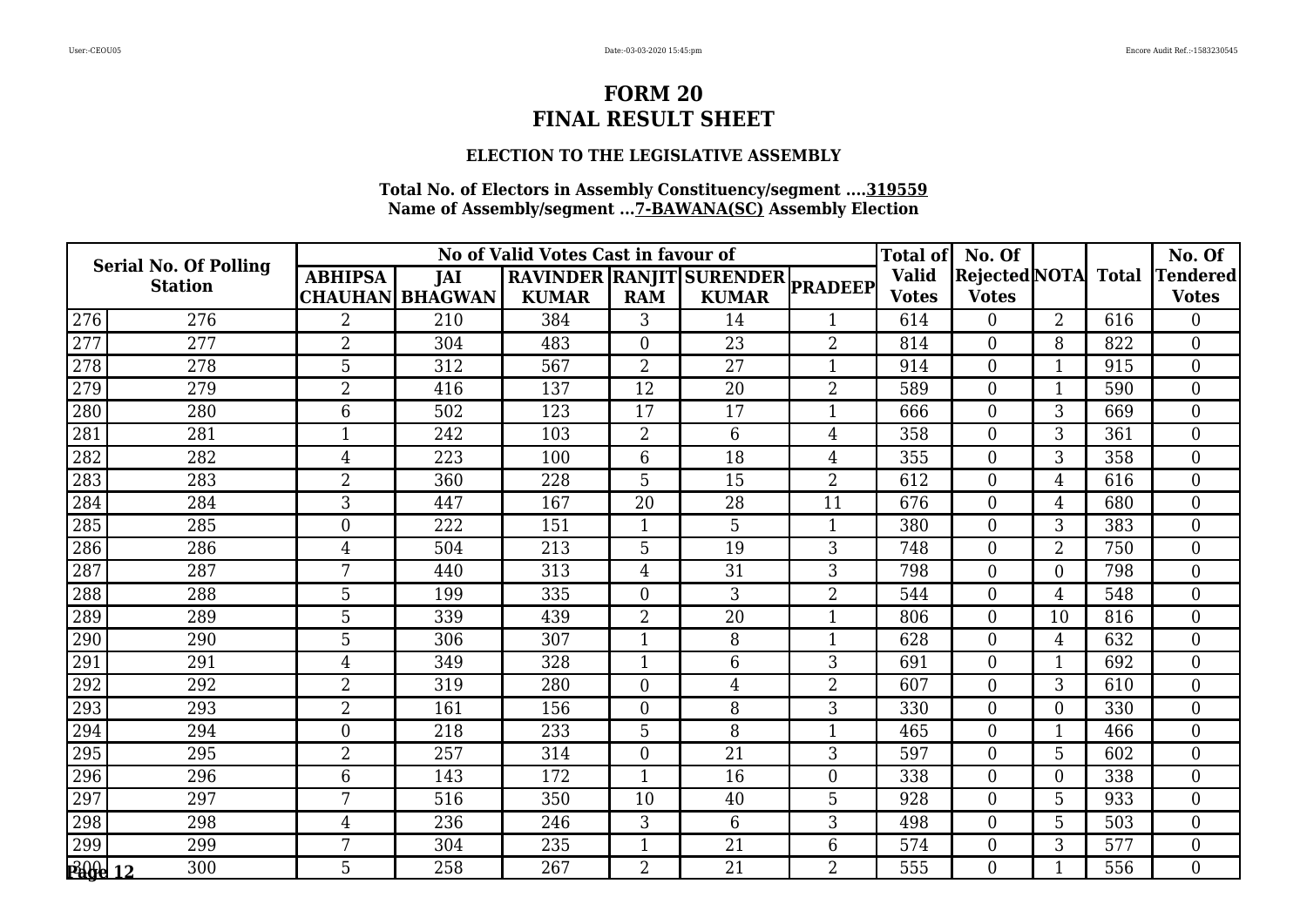### **ELECTION TO THE LEGISLATIVE ASSEMBLY**

| <b>Serial No. Of Polling</b><br><b>Station</b> |     | No of Valid Votes Cast in favour of<br>RAVINDER RANJIT SURENDER PRADEEP |                        |              |                |              |                  |              | No. Of         |                |              | No. Of          |
|------------------------------------------------|-----|-------------------------------------------------------------------------|------------------------|--------------|----------------|--------------|------------------|--------------|----------------|----------------|--------------|-----------------|
|                                                |     | <b>ABHIPSA</b>                                                          | <b>JAI</b>             |              |                |              | <b>Valid</b>     |              | Rejected NOTA  |                | <b>Total</b> | <b>Tendered</b> |
|                                                |     |                                                                         | <b>CHAUHAN BHAGWAN</b> | <b>KUMAR</b> | <b>RAM</b>     | <b>KUMAR</b> |                  | <b>Votes</b> | <b>Votes</b>   |                |              | <b>Votes</b>    |
| 301                                            | 301 | 6                                                                       | 207                    | 142          |                | 14           | 2                | 372          | 0              | $\overline{2}$ | 374          | $\Omega$        |
| 302                                            | 302 | $\overline{4}$                                                          | 267                    | 406          | 1              | 5            | 3                | 686          | $\overline{0}$ | 3              | 689          | $\overline{0}$  |
| 303                                            | 303 | 7                                                                       | 449                    | 383          | $\mathbf{1}$   | 19           | 3                | 862          | $\overline{0}$ | 3              | 865          | $\theta$        |
| 304                                            | 304 | 6                                                                       | 158                    | 270          | -1             | 5            | 1                | 441          | $\overline{0}$ | 2              | 443          | $\overline{0}$  |
| 305                                            | 305 | $\mathbf{1}$                                                            | 355                    | 313          | 1              | 11           | $\overline{0}$   | 681          | $\overline{0}$ | $\overline{2}$ | 683          | $\mathbf{0}$    |
| 306                                            | 306 | 5                                                                       | 374                    | 377          | $\theta$       | 22           | $\mathbf{1}$     | 779          | $\overline{0}$ | 3              | 782          | $\theta$        |
| 307                                            | 307 | 4                                                                       | 268                    | 249          | 3              | 18           | $\boldsymbol{0}$ | 542          | $\overline{0}$ | 4              | 546          | $\overline{0}$  |
| 308                                            | 308 | 3                                                                       | 252                    | 207          | $\overline{2}$ | 7            | 3                | 474          | $\Omega$       | 3              | 477          | $\overline{0}$  |
| 309                                            | 309 | 3                                                                       | 244                    | 220          | $\overline{2}$ | 5            | $\theta$         | 474          | $\Omega$       | 0              | 474          | $\theta$        |
| 310                                            | 310 | 8                                                                       | 418                    | 359          | -1             | 10           | 3                | 799          | $\Omega$       | 5              | 804          | $\theta$        |
| 311                                            | 311 | 5                                                                       | 298                    | 315          | $\overline{2}$ | 18           | 5                | 643          | $\overline{0}$ | $\mathbf{1}$   | 644          | $\mathbf{0}$    |
| 312                                            | 312 | 4                                                                       | 402                    | 250          | $\mathbf 1$    | 17           | 3                | 677          | $\overline{0}$ | 0              | 677          | $\theta$        |
| 313                                            | 313 | 5                                                                       | 391                    | 132          | $\mathbf 1$    | 28           | 1                | 558          | $\Omega$       | 3              | 561          | $\theta$        |
| 314                                            | 314 | $\mathbf{1}$                                                            | 157                    | 297          | $\mathbf{1}$   | 11           | $\overline{0}$   | 467          | $\overline{0}$ | 5              | 472          | $\mathbf{0}$    |
| 315                                            | 315 | 5                                                                       | 127                    | 438          | $\mathbf 1$    | 34           | $\Omega$         | 605          | $\overline{0}$ | 3              | 608          | $\theta$        |
| 316                                            | 316 | 4                                                                       | 192                    | 440          | $\overline{0}$ | 22           | 1                | 659          | $\Omega$       |                | 660          | $\theta$        |
| 317                                            | 317 | $\overline{2}$                                                          | 244                    | 308          | $\overline{4}$ | 27           | $\overline{0}$   | 585          | $\overline{0}$ |                | 586          | $\overline{0}$  |
| 318                                            | 318 | 7                                                                       | 214                    | 257          | $\overline{0}$ | 49           | $\overline{0}$   | 527          | $\overline{0}$ | 3              | 530          | $\overline{0}$  |
| 319                                            | 319 | $\overline{2}$                                                          | 290                    | 294          | $\overline{4}$ | 49           | $\overline{4}$   | 643          | $\overline{0}$ | 4              | 647          | $\overline{0}$  |
| 320                                            | 320 | 6                                                                       | 252                    | 399          | $\overline{0}$ | 84           | $\overline{0}$   | 741          | $\overline{0}$ | 3              | 744          | $\overline{0}$  |
| 321                                            | 321 | 5                                                                       | 332                    | 485          | 3              | 27           | 3                | 855          | $\overline{0}$ | 5              | 860          | $\overline{0}$  |
| 322                                            | 322 | 3                                                                       | 424                    | 158          | 3              | 42           | $\overline{0}$   | 630          | $\overline{0}$ | 3              | 633          | $\overline{0}$  |
| 323                                            | 323 | $\overline{2}$                                                          | 316                    | 343          | 3              | 20           | $\overline{2}$   | 686          | $\overline{0}$ | $\overline{2}$ | 688          | $\overline{0}$  |
| 324                                            | 324 | 3                                                                       | 509                    | 151          | 9              | 17           | 6                | 695          | $\overline{0}$ | 2              | 697          | $\overline{0}$  |
| $\mathbb{P}^2$ are 13                          | 325 | 3                                                                       | 526                    | 129          | $\mathbf 1$    | 42           | 3                | 704          | $\Omega$       | $\overline{2}$ | 706          | $\overline{0}$  |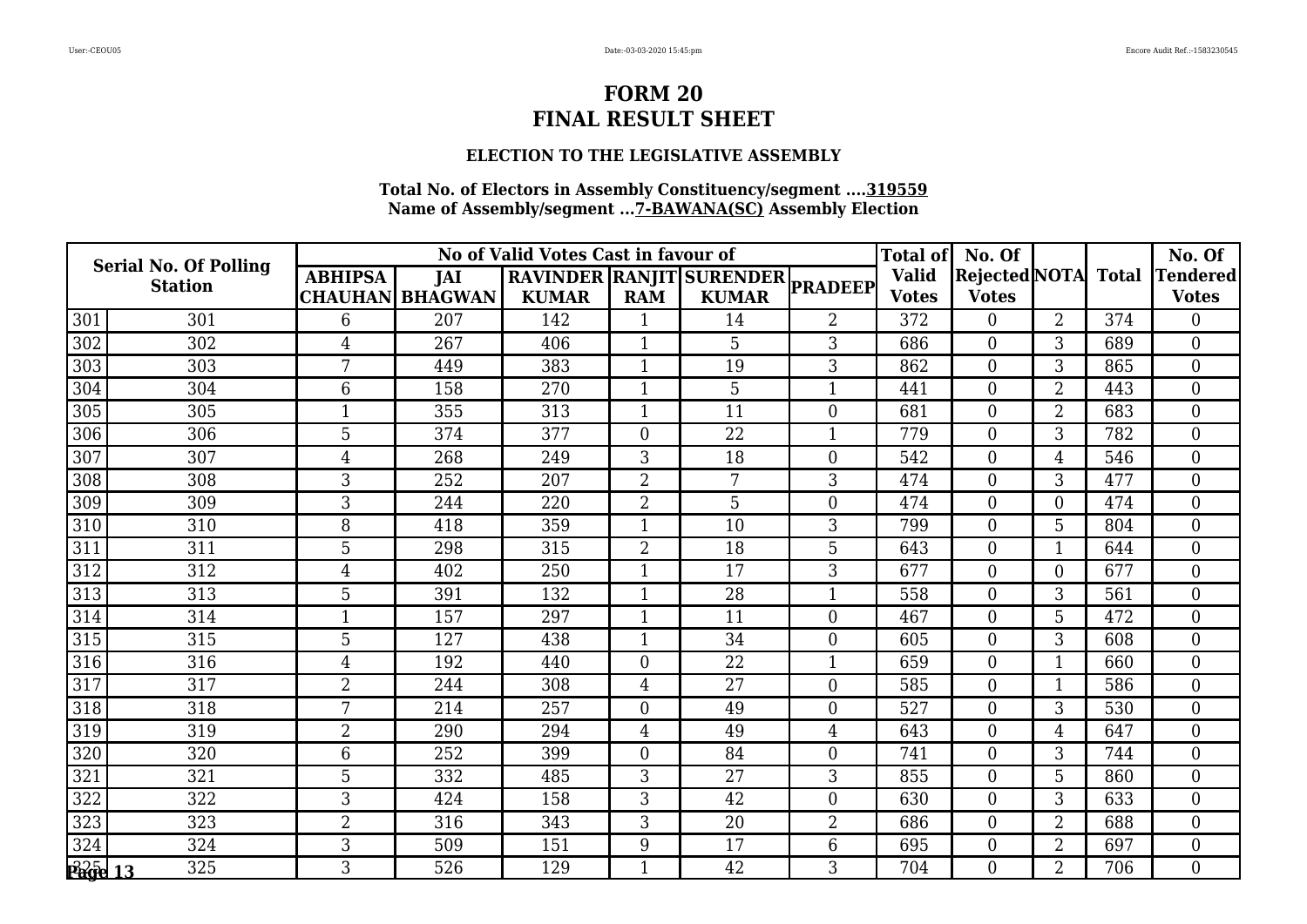### **ELECTION TO THE LEGISLATIVE ASSEMBLY**

| <b>Serial No. Of Polling</b><br><b>Station</b> |     | No of Valid Votes Cast in favour of<br>RAVINDER RANJIT SURENDER PRADEEP |                        |              |                |              |                |              | No. Of                     |                |             | No. Of         |
|------------------------------------------------|-----|-------------------------------------------------------------------------|------------------------|--------------|----------------|--------------|----------------|--------------|----------------------------|----------------|-------------|----------------|
|                                                |     | <b>ABHIPSA</b>                                                          | JAI                    |              |                |              |                | <b>Valid</b> | <b>Rejected</b> NOTA Total |                |             | Tendered       |
|                                                |     |                                                                         | <b>CHAUHAN BHAGWAN</b> | <b>KUMAR</b> | <b>RAM</b>     | <b>KUMAR</b> |                | <b>Votes</b> | <b>Votes</b>               |                |             | <b>Votes</b>   |
| 326                                            | 326 | $\overline{2}$                                                          | 439                    | 215          | 3              | 20           | 3              | 682          | $\overline{0}$             | 5              | 687         | $\Omega$       |
| 327                                            | 327 | $\overline{0}$                                                          | 139                    | 130          | $\overline{2}$ | 3            |                | 275          | $\Omega$                   | $\overline{2}$ | 277         | $\overline{0}$ |
| 328                                            | 328 | 6                                                                       | 473                    | 129          | 4              | 43           | 7              | 662          | $\Omega$                   | $\overline{2}$ | 664         | $\overline{0}$ |
| 329                                            | 329 |                                                                         | 286                    | 52           | 5              | 24           | 3              | 371          | $\Omega$                   | 0              | 371         | $\overline{0}$ |
| 330                                            | 330 | $\overline{2}$                                                          | 351                    | 376          | $\overline{2}$ | 25           |                | 757          | $\Omega$                   | 7              | 764         | $\overline{0}$ |
| $\overline{331}$                               | 331 | $\overline{0}$                                                          | 168                    | 268          | $\overline{2}$ | 13           | $\overline{0}$ | 451          | 0                          | 4              | 455         | $\overline{0}$ |
| 332                                            | 332 | 3                                                                       | 247                    | 442          | $\overline{0}$ | 19           | $\overline{0}$ | 711          | $\Omega$                   | 3              | 714         | $\overline{0}$ |
| 333                                            | 333 |                                                                         | 229                    | 259          | 3              | 12           | $\overline{0}$ | 504          | 0                          | 3              | 507         | $\overline{0}$ |
| 334                                            | 334 | $\boldsymbol{0}$                                                        | 157                    | 246          | 3              | 7            |                | 414          | $\overline{0}$             | 11             | 425         | $\overline{0}$ |
| 335                                            | 335 | 6                                                                       | 526                    | 121          | 13             | 45           |                | 712          | $\overline{0}$             |                | 713         | $\overline{0}$ |
| $\overline{336}$                               | 336 | 3                                                                       | 467                    | 149          | 5              | 29           | 3              | 656          | $\Omega$                   | 2              | 658         | $\overline{0}$ |
| 337                                            | 337 |                                                                         | 547                    | 168          |                | 46           | $\overline{0}$ | 763          | 0                          | 4              | 767         | $\overline{0}$ |
| 338                                            | 338 | 6                                                                       | 416                    | 161          | 10             | 10           |                | 604          | $\Omega$                   | 4              | 608         | $\overline{0}$ |
| 339                                            | 339 | 4                                                                       | 148                    | 142          | $\overline{2}$ | 9            |                | 306          | $\Omega$                   |                | 307         | $\overline{0}$ |
| 340                                            | 340 | 7                                                                       | 452                    | 97           | $\overline{2}$ | 28           | $\overline{2}$ | 588          | $\Omega$                   | 4              | 592         | $\overline{0}$ |
| 341                                            | 341 | 3                                                                       | 412                    | 178          | 4              | 12           | 5              | 614          | $\Omega$                   | $\overline{2}$ | 616         | $\overline{0}$ |
| 342                                            | 342 |                                                                         | 340                    | 281          | $\mathbf 1$    | 21           | $\overline{2}$ | 646          | $\overline{0}$             |                | 647         | $\overline{0}$ |
| 343                                            | 343 |                                                                         | 313                    | 209          | $\overline{0}$ | 34           | 3              | 560          | $\Omega$                   | 4              | 564         | $\overline{0}$ |
| 344                                            | 344 | $\mathbf{1}$                                                            | 229                    | 156          | $\overline{0}$ | 13           | $\overline{4}$ | 403          | $\overline{0}$             |                | 404         | $\overline{0}$ |
| <b>Total EVM Votes</b>                         |     | 1227                                                                    | 95455                  | 83456        | 1931           | 12716        | 919            | 195704       | $\bf{0}$                   | 1031           | 196735      | $\bf{0}$       |
| <b>Total Postal Ballot Votes</b>               |     | $\overline{0}$                                                          | 260                    | 733          | 10             | 87           | $\overline{2}$ | 1092         | 198                        | 15             | 1305        | $\overline{0}$ |
| <b>Total Votes Polled</b>                      |     | 1227                                                                    | 95715                  | 84189        | 1941           | 12803        | 921            | 196796       | 198                        |                | 1046 198040 | $\bf{0}$       |